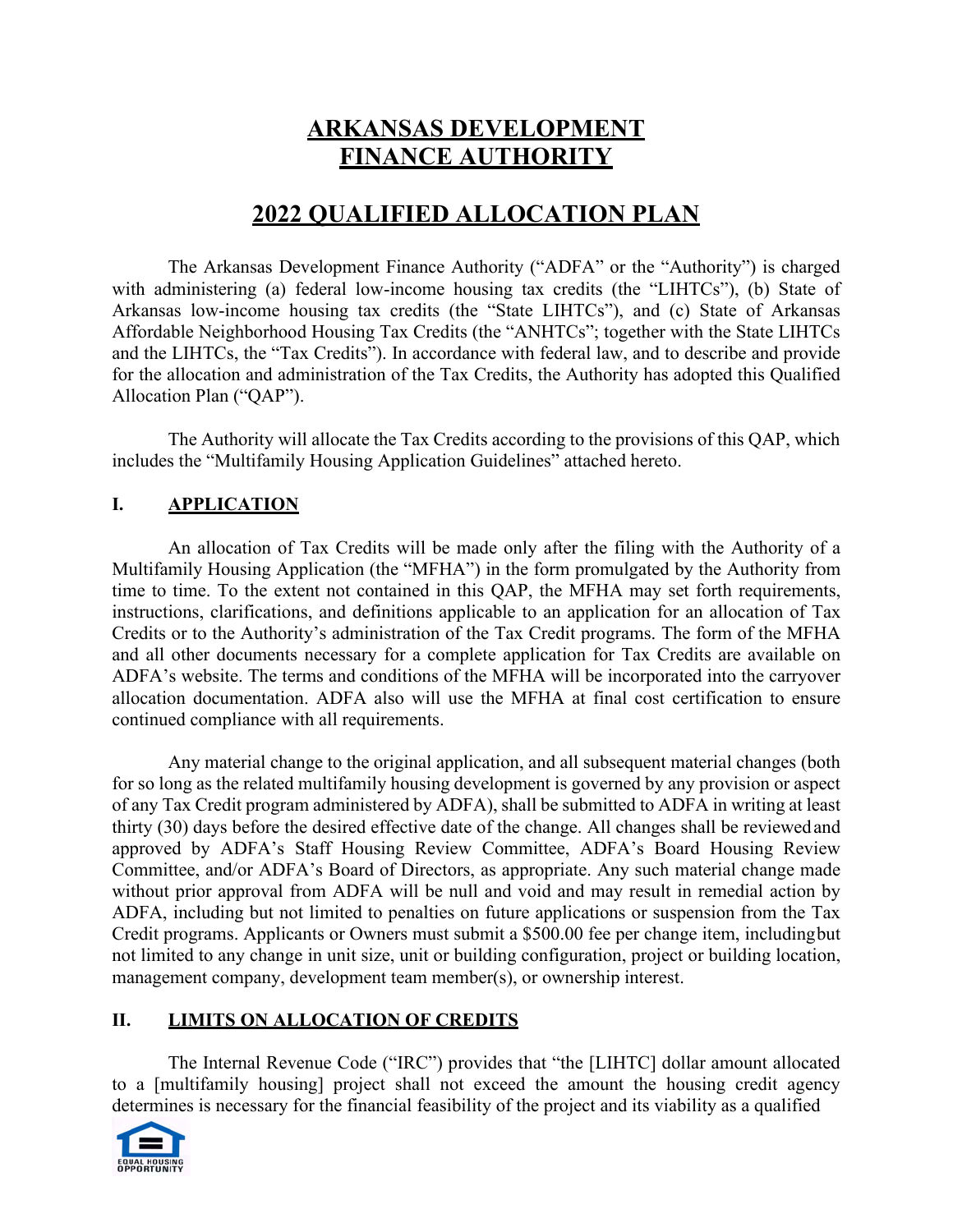low-income housing project throughout the credit period." Accordingly, notwithstanding any provision of this QAP that may indicate or imply otherwise, LIHTCs will in each instance be limited to the amount the Authority determines necessary.

### **III. LIHTC ALLOCATION STANDARDS**

A. Increase in Eligible Basis

To the extent the Authority determines that any building requires an increase in LIHTCs in order for such building to be financially feasible as part of a qualified low-income housing project, the eligible basis of such building will be increased by up to thirty percent (30%). The foregoing sentence does not apply to a building with respect to which LIHTCs are available in connection with a tax-exempt bond financing.

#### B. Nonprofit Set-Aside

Not less than ten percent (10%) of the LIHTCs will be set aside for developments involving material participation by a qualified nonprofit organization, as defined in IRC  $\S$  501(c)(3) or  $\S$  $501(c)(4)$ , which is not affiliated with or controlled by a for-profit organization and has the fostering of low-income housing as one of its tax-exempt purposes.

C. Amount

The maximum amount of 9% LIHTCs that may be reserved for allocation to one individual development shall be no more than \$700,000 of the annual LIHTCs available in the calendar year. There will only be up to \$2,800,000 in annual 9% LIHTC for the 2022 calendar year.

### D. Eligible Counties

Applications for 9% LIHTCs will be accepted from all counties except Benton, Faulkner, Pulaski, Sebastian, and Washington for 2022.

## **IV. ALLOCATION OF THE STATE LIHTC**

Ark. Code Ann. § 26-51-1702 provides that a taxpayer owning an interest in a low-income development qualifying for LIHTCs may be eligible for State LIHTCs equal to twenty percent (20%) of the allocated annual federal amount. The statute limits the total allocation of State LIHTCs to all recipients to \$250,000 in any taxable year. Recognizing the limited availability, ADFA will allocate State LIHTCs to developments whose applications score the highest and are in the areas described below, in this priority:

A. Developments located in counties that are assigned to tier 4 or tier 3 (and tier 4 in case of a tie), of the four job-creation incentives tiers of the Arkansas Economic Development Commission.

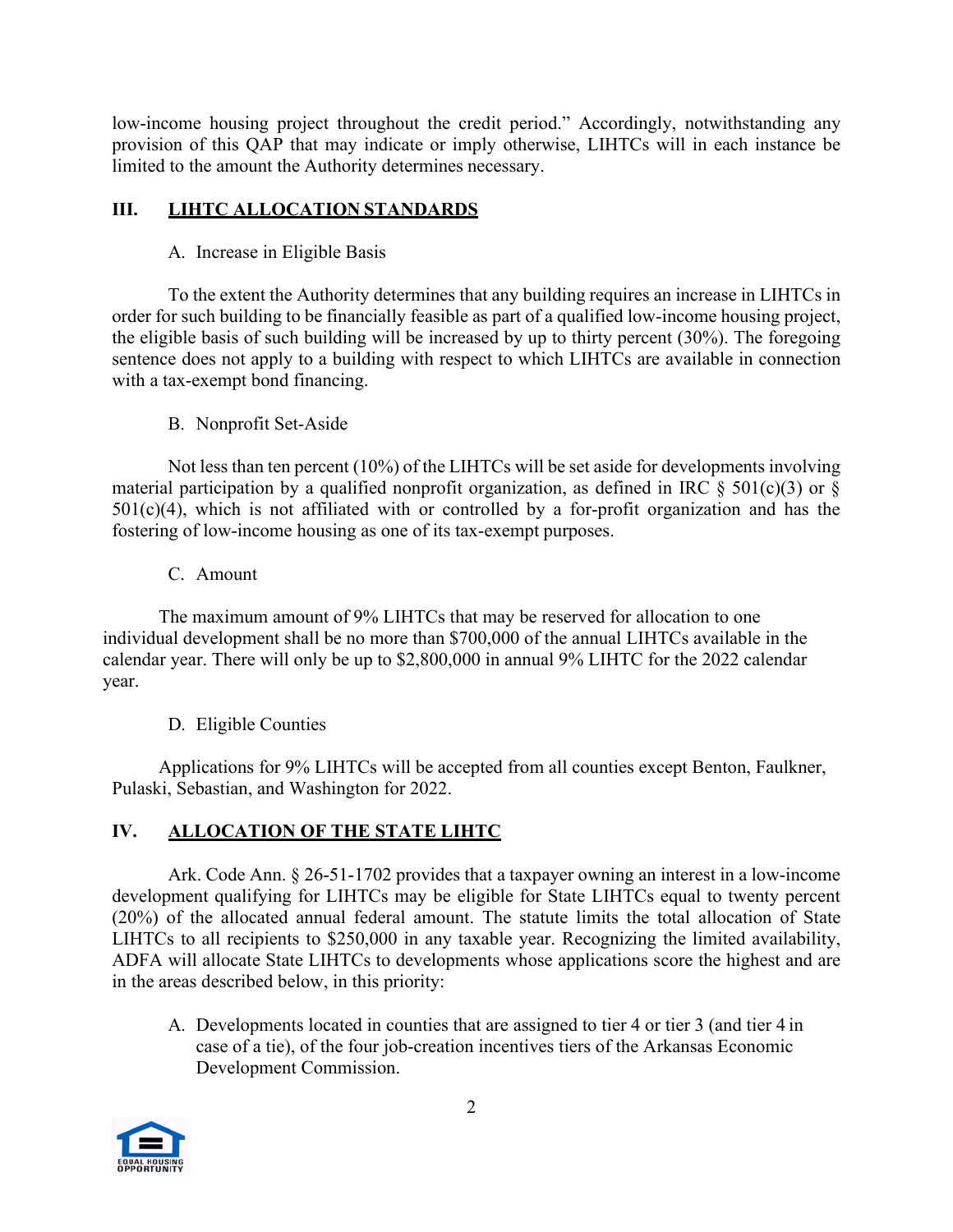- B. Developments located within Qualified Census Tracts.
- C. Developments in counties which have not received an award of (federal) LIHTCs in the last three (3) years.
- D. Developments anywhere in the State.

The Authority will annually notify the Arkansas Department of Finance and Administration of those developments that have been allocated State LIHTCs and of any revocation of State LIHTCs.

#### **V. ALLOCATION OF THE ANHTC**

The Affordable Neighborhood Housing Tax Credit Act of 1997 (the "ANHTC Act"), codified at Ark. Code Ann. § 15-5-1301 *et seq.,* provides that any business firm engaging in the provision of affordable housing assistance activities in the State of Arkansas may be entitled to receive ANHTCs. "Affordable housing assistance activities" is defined to include any "money, real, or personal property expended or devoted to the construction or rehabilitation of affordable housing units developed by or in conjunction with any governmental unit or not-for-profit corporation." The ANHTC Act limits the total allocation of ANHTCs to \$750,000 in any taxable year.

ADFA and the Arkansas Department of Finance and Administration have determined that, in the best interest of affordable housing in Arkansas, "affordable housing assistance activities" must be devoted to those low-income housing developments which qualify for LIHTCs or taxexempt bond programs for residential rental housing. Thus, any business firm seeking allocation of ANHTCs must do so in conjunction with an MFHA for LIHTCs or tax-exempt bonds to develop affordable housing units by or in conjunction with any governmental unit or not-for-profit corporation.

A proposal for ANHTCs must be submitted with the MFHA for LIHTCs. In its MFHA, the applicant will include a commitment from each business firm providing "affordable housing assistance activities" to the proposed low-income housing development. Each such commitment must:

- be in writing and executed by an authorized representative of the business firm;
- identify the governmental unit or not-for-profit corporation to which the "affordable housing assistance activities" are committed;
- describe in detail the nature of the "affordable housing assistance activities" to be provided, *i.e.*, whether money, real or personal property, and how it will be devoted to the construction or rehabilitation of affordable housing units.

The ANHTC Act limits the amount of tax credits allowable to a business firm to thirty percent (30%) of the total amount invested. If the affordable housing assistance activity is other

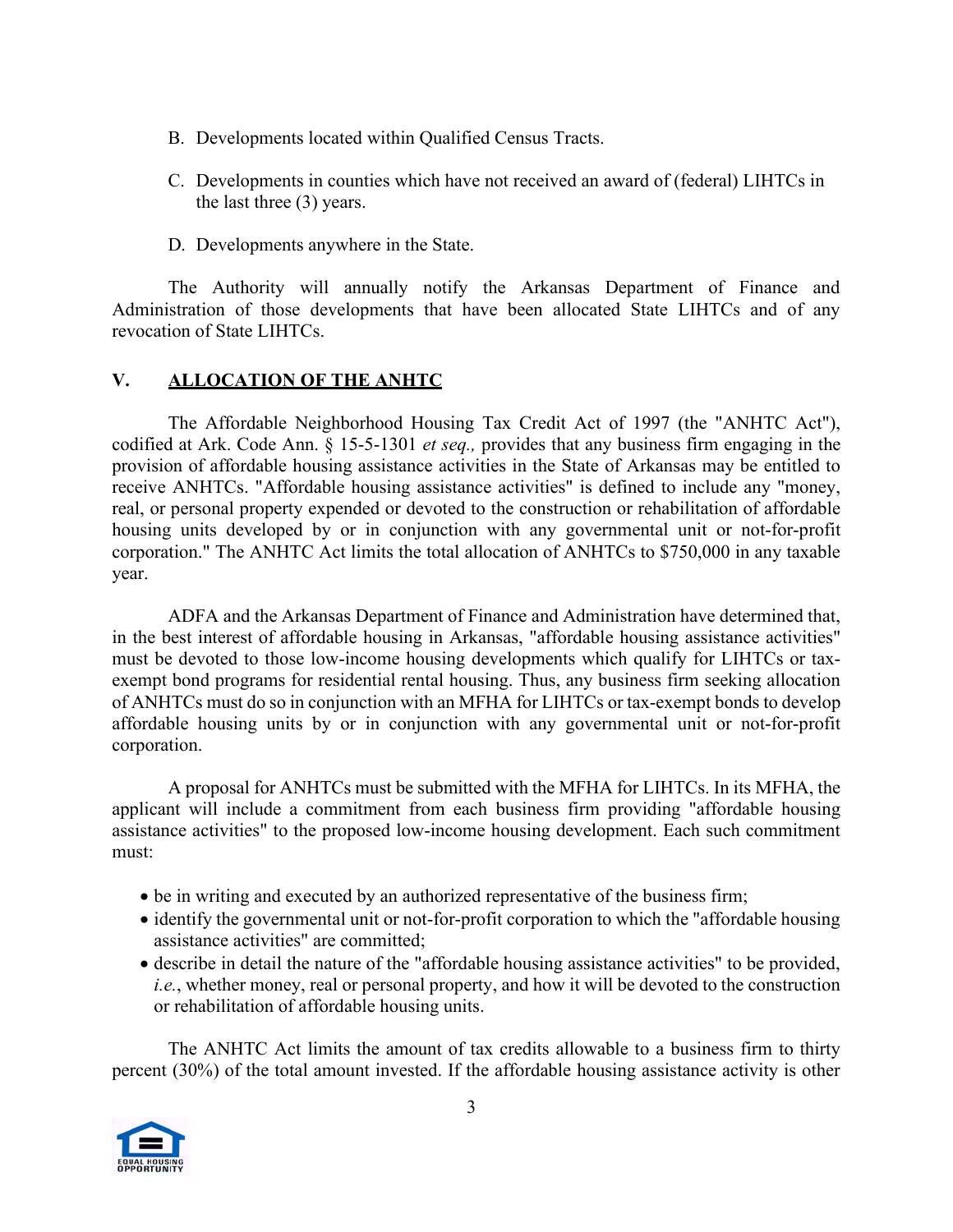than money, the business firm must provide an appraisal certifying the value of the property invested.

If the business firm commits its "affordable housing assistance activities" to a governmental unit, a not-for-profit organization, or a "neighborhood organization," as defined in the ANHTC Act, which is not the applicant on the MFHA, the applicant must submit with its MFHA the following from such governmental unit, not-for-profit organization or "neighborhood organization":

- Organizational documents including: i) Arkansas Articles of Incorporation; and ii) Tax Exempt Status Determination Letter from the Internal Revenue Service;
- A written statement describing its relationship with the applicant, *i.e.,* any ownership interest in the applicant or other relationship with the applicant;
- A written statement describing in detail its commitment of the "affordable housing assistance activities" received from each business firm to the construction or rehabilitation of affordable housing units within the development proposed.

For each proposal of "affordable housing assistance activities" submitted with the MFHA, the applicant must certify in writing that it will expend or devote the "affordable housing assistance activities" committed to the construction or rehabilitation of affordable housing units within the development.

The Authority will allocate ANHTCs to qualifying developments in the priority described above (under the heading "IV. ALLOCATION OF THE STATE LIHTC") for allocation of the State LIHTCs.

The Authority will reserve and allocate ANHTCs in conjunction with its reservation and allocation or issuance of LIHTCs. With its issuance of IRS Forms 8609 for LIHTCs, the Authority will issue a Certificate of Allocation certifying the amount of ANHTCs allocated to the business firm entitled to such allocation. The Authority will annually provide the Arkansas Department of Finance and Administration with a copy of each Certificate of Allocation for ANHTCs allocated that year and of any revocation of ANHTCs.

### **VI. COMPLIANCE**

Applicants shall comply with all applicable federal, state, and local laws, including ADFA's Compliance Monitoring Policies and Procedures Manual for the Low-Income Housing Tax Credit Program or any successor provisions.

The owner of a development receiving Tax Credits will be required to prepare and submit to the Authority, no later than February 1 of each year following the first taxable year of the owner's credit period, an Owner's Certificate of Continuing Program Compliance and the LIHTC Compliance Monitoring Status Report.

Frequent or consistent non-compliance of applicant, owner, or any member of the

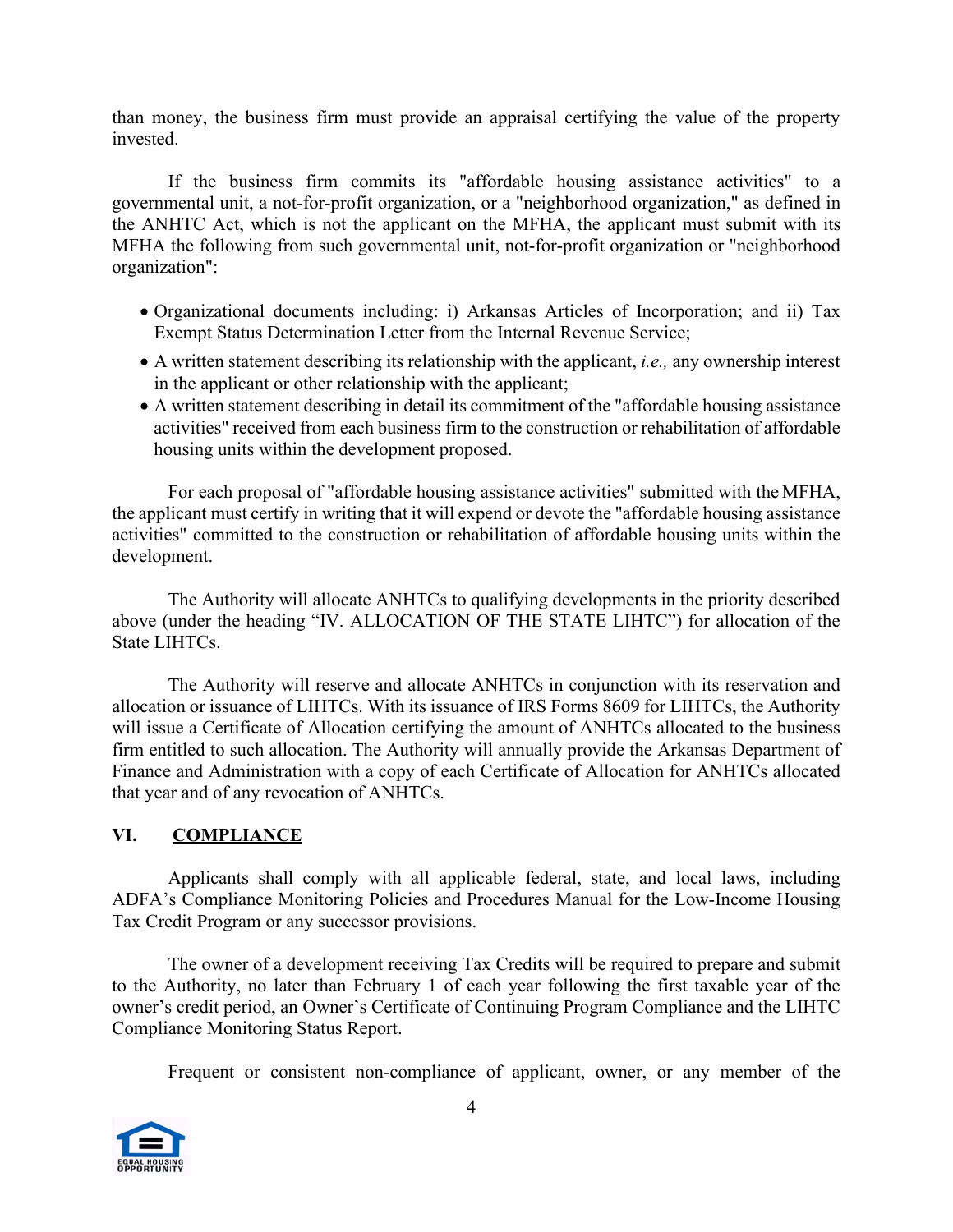development team in regard to the operation of any development may result in points reduction in the scoring of applications and/or suspension of the applicant or development team member from applying for Tax Credits for a set term of time and/or compliance with conditions.

Applications indicating the average income minimum set-aside may not propose

- any unrestricted, market-rate units (employee units are allowed), or
- a disproportionate distribution of designations among bedroom types (e.g., the average area median income among three-bedroom units cannot exceed 60%).

ADFA may waive the foregoing, if necessary, for a rehabilitation application to better fit the household incomes of in-place tenants. For projects with more than one building, owners must select that each building is part of a multiple building set-aside on the Form 8609.

### **VII. CLOSING**

The ADFA Board of Directors has delegated to the President of ADFA the authority to implement closing requirements that are financially prudent for each development awarded ADFA resources. Recipients will be notified of closing requirements as promptly as possible after notice of award(s). The standard list of information and documents required prior to closing is available on the ADFA website. The President has the authority and discretion to add, modify, or waive requirements.

#### **VIII. CLARIFICATIONS**

An allocation of Tax Credits in no way represents or warrants to any sponsor, investor, lender, or anyone else that the project is, in fact, feasible or in compliance with the IRC, Treasury regulations, or any other state or federal laws or regulations governing Tax Credits. The applicant and owner of the development are responsible for understanding and following all applicable tax law requirements for the development.

No director, officer, agent, or employee of ADFA shall be personally liable concerning any matters arising out of, or in relation to, the award or allocation of Tax Credits, the rejection of any MFHA for Tax Credits, the award or lack of award of any other ADFA-administered resource whether federal or state in origin, the closing of any awarded funds or lack of closing, or the failure of a development to comply with federal, state, or local laws, regulations, or other governing instruments, or the recapture of any credits or funds from any development, or the failure of any development to remain financially feasible, or the failure of any development to meet federal, state, or local deadlines.

ADFA may amend, make technical changes, and/or adopt rules ancillary to this QAP as necessary to prudently administer ADFA-administered funds or to comply with state or federal law. ADFA may require all things necessary or convenient to carry out its purposes, pursuant to Ark. Code Ann. § 15-5-207(b)(20)(A) and Ark. Code Ann. § 15-5-207(b)(26).

Applicants or their representatives may not contact ADFA staff or Board members in any

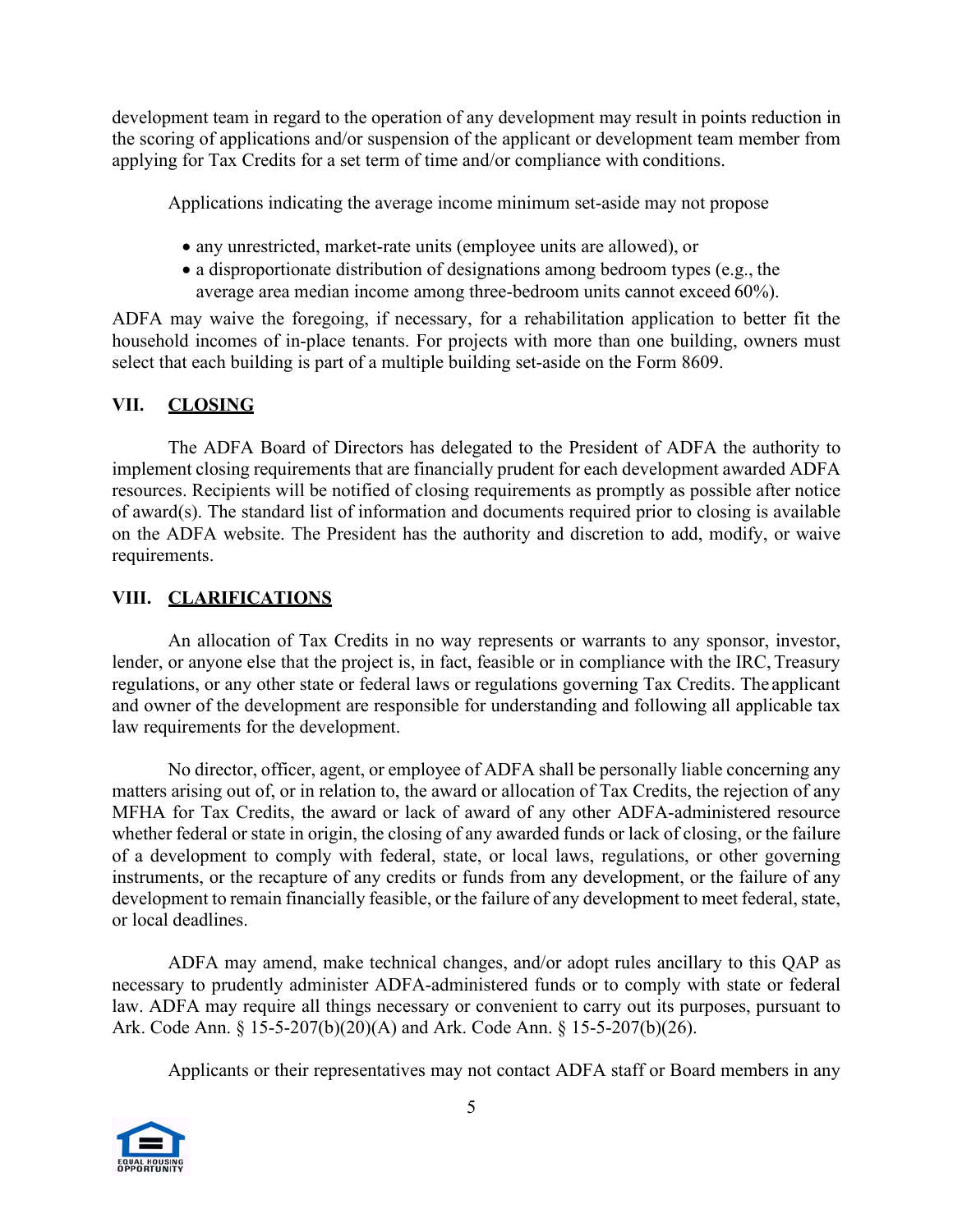manner regarding any application after submission of the application and during the ADFA review period, unless ADFA staff or Board member has initiated contact. Any questions or concerns from Board members relating to a submitted application shall be transmitted to ADFA staff which will communicate them to the applicant as deemed necessary by Staff and distribute applicant's response to all Board members. The ADFA review period concludes when the ADFA Board of Directors approves successful applicants. Violations of this policy could result in a downgrade to the final scoring, rejection of the application from consideration for an award of Tax Credits, or suspension or disqualification from ADFA programs.

ADFA may suspend for good cause any entity based on its incapacity to effectively administer, manage, and/or utilize resources. Any appeal of such suspension shall be presented in writing to ADFA for possible consideration. The appeal shall provide written justification. The

ADFA Board Housing Review Committee will decide whether to allow any appeal of suspension and will set the time, date, terms, and requirements associated with any appeal process.

Adopted by the Board of Directors of the Arkansas Development Finance Authority on this the  $\_\_\_\_$  day of  $\_\_\_\_\_$ , 2021.

By:

Katelyn Busby, Chairman

ATTEST:

Mark Conine, President/Secretary

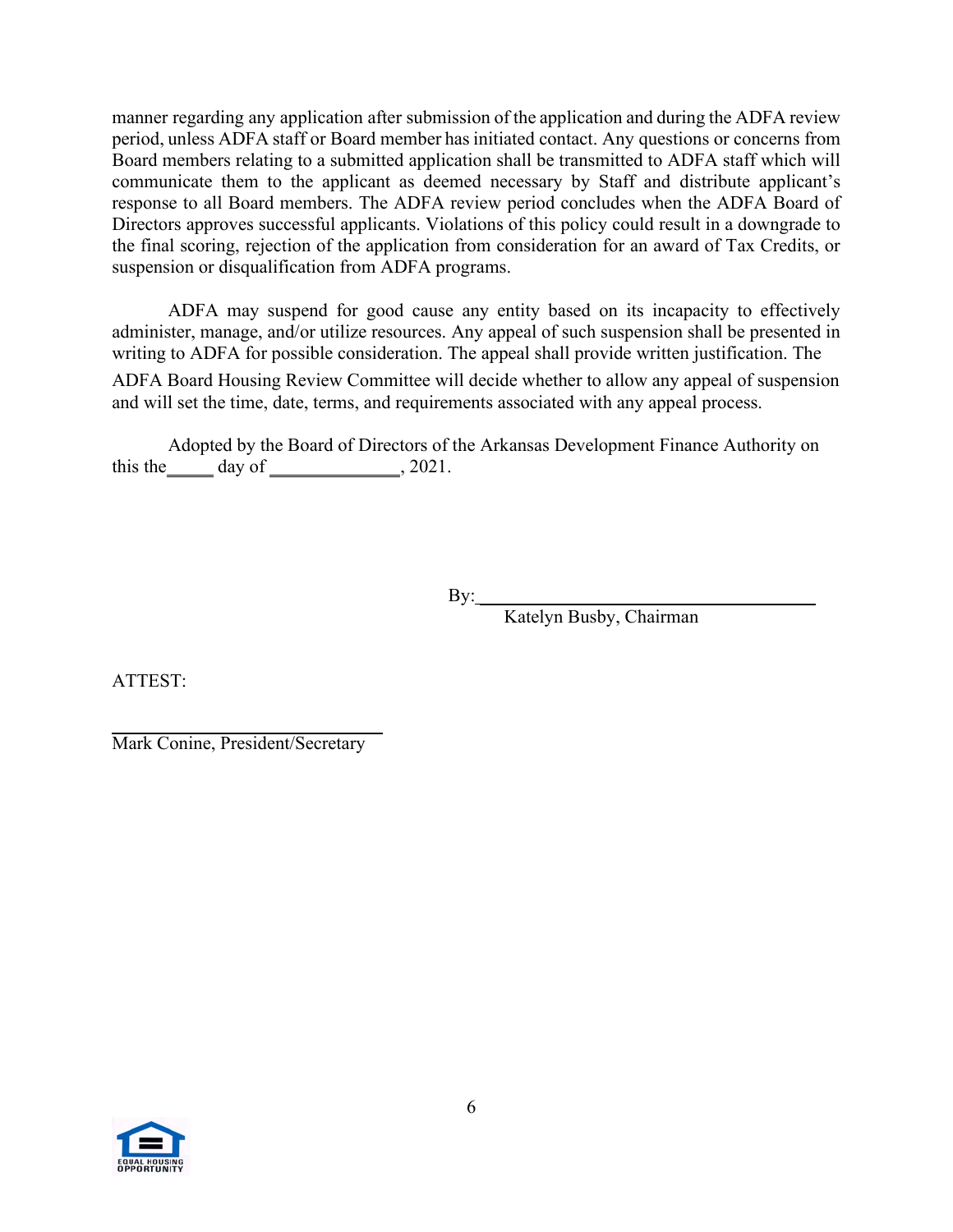#### **ARKANSAS DEVELOPMENT FINANCE AUTHORITY MULTIFAMILY HOUSING APPLICATION GUIDELINES**

#### **INTRODUCTION AND PURPOSE**

The Multifamily Housing Application ("Application" or "MFHA") can be used for multiple housing funding sources available from ADFA.

#### **I. APPLICATION DEFINITIONS, PROCEDURES, REQUIREMENTS, AND REVIEW.**

### **A. DEFINITIONS.**

"**Application" or "MFHA"** means a MS Excel file of the Application and all attachments and Adobe PDF version of the Application and all attachments that ADFA will use interchangeably in reviewing, underwriting, and scoring.

**"Application Requirement(s)"** means the items listed in Section I(C) of these Guidelines that must be included in a MFHA by the Application Deadline to be considered a complete Application, and "Financial Feasibility" as defined below.

**"Area of Opportunity Index"** means the scoring computation for all census tracts that is intended to promote selection of developments that will create new housing supply in areas where population is growing, jobs are plentiful, and housing is comparatively scarce.

**"DCR" or "Debt Coverage Ratio"** means the ratio of a development's net operating income (rental income less operating expenses and reserve payments) to total debt service obligations.

**"Development Team"** means the applicant, accountant, architect, attorney, developer, codeveloper, consultant, contractor, and nonprofit sponsor.

"**Financial Feasibility**" is an Application Requirement consisting of the following criteria by which an Application will be underwritten and determined to be feasible: adequate reserve funding; fifteen-year pro-forma based on operating incomes and expenses; reasonable increases in operating incomes and expenses; developer fee standard; general contractor requirements; and meeting a minimum debt coverage ratio.

**"Green Space"** is defined as an open area of land or body of water that is protected through conservation or preservation for the sake of recreational, ecological, environmental, aesthetic, or agricultural interests.

**"Pedestrian Trails"** are non-motorized public rights-of-way that are regularly maintained for use by bicyclists, walkers, and runners for transportation and recreation. They can be pathways within an urban area or rural paths through the countryside.

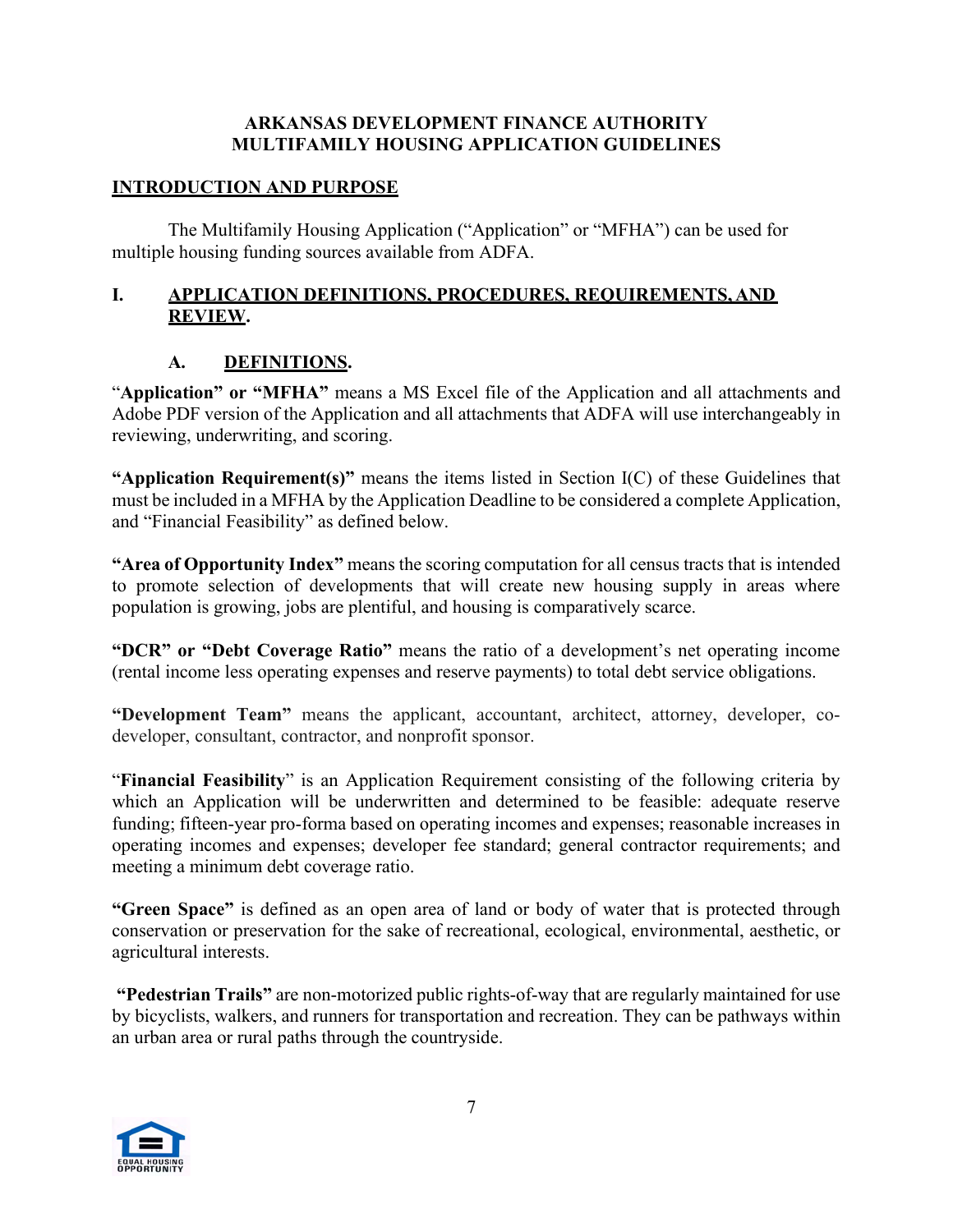"**Person with a Disability"** means a person who has a physical or mental impairment that substantially limits one or more major life activities; has a record of such impairment; or is regarded as having such impairment.

**"Public Transportation"** means buses, trains, subways, and other forms of local transportation that charge set fares, run on fixed routes, and are available to the public.

**"Review and Response Period**" means the period after ADFA staff have underwritten Applications and notified all applicants of any outstanding deficiencies. Applicants will have ten (10) business days from electronic notification to contact staff, clarify, and/or provide explanatory documentation.

"**Supportive (Disabled) Housing**" is housing intended for the use of persons with a disability as defined by federal law, which contains all the physical design, construction, and on-site service provision components adequate to meet the needs of the disabled population targeted. Any market study submitted in support of an Application for housing intended for the use of persons with disabilities shall address the housing needs of the targeted disabled population in the primary market area. The applicant shall also include a marketing plan designed to reach the targeted disabled population. The applicant must submit its statement that the supportive services offered to the disabled population served will be optional as defined in *26 C.F.R § 1.42-11(b).* 

# **B. APPLICATION PROCESS FOR COMPETITIVE ALLOCATION.**

The closing deadline for submitting an Application to ADFA for Tax Credits is as follows:

#### **APPLICATION DEADLINE IS 4:30 P.M., THE FIRST MONDAY OF MARCH ("Application Deadline")**

Failure to deliver all of the following required materials by the Application Deadline will result in an application being ineligible:

- 1. The MFHA as a saved MS Excel file, in the same format as the ADFA MFHA is posted, via email to: [Multifamily.Housing@arkansas.gov](mailto:Multifamily.Housing@arkansas.gov)
- 2. An Adobe.PDF copy of the Application and all exhibits, bookmarked, to ADFA on a USB flash drive. If any of the Application Requirements are not applicable, the applicant must mark "N/A" on the respective tab insert and provide an explanation why.

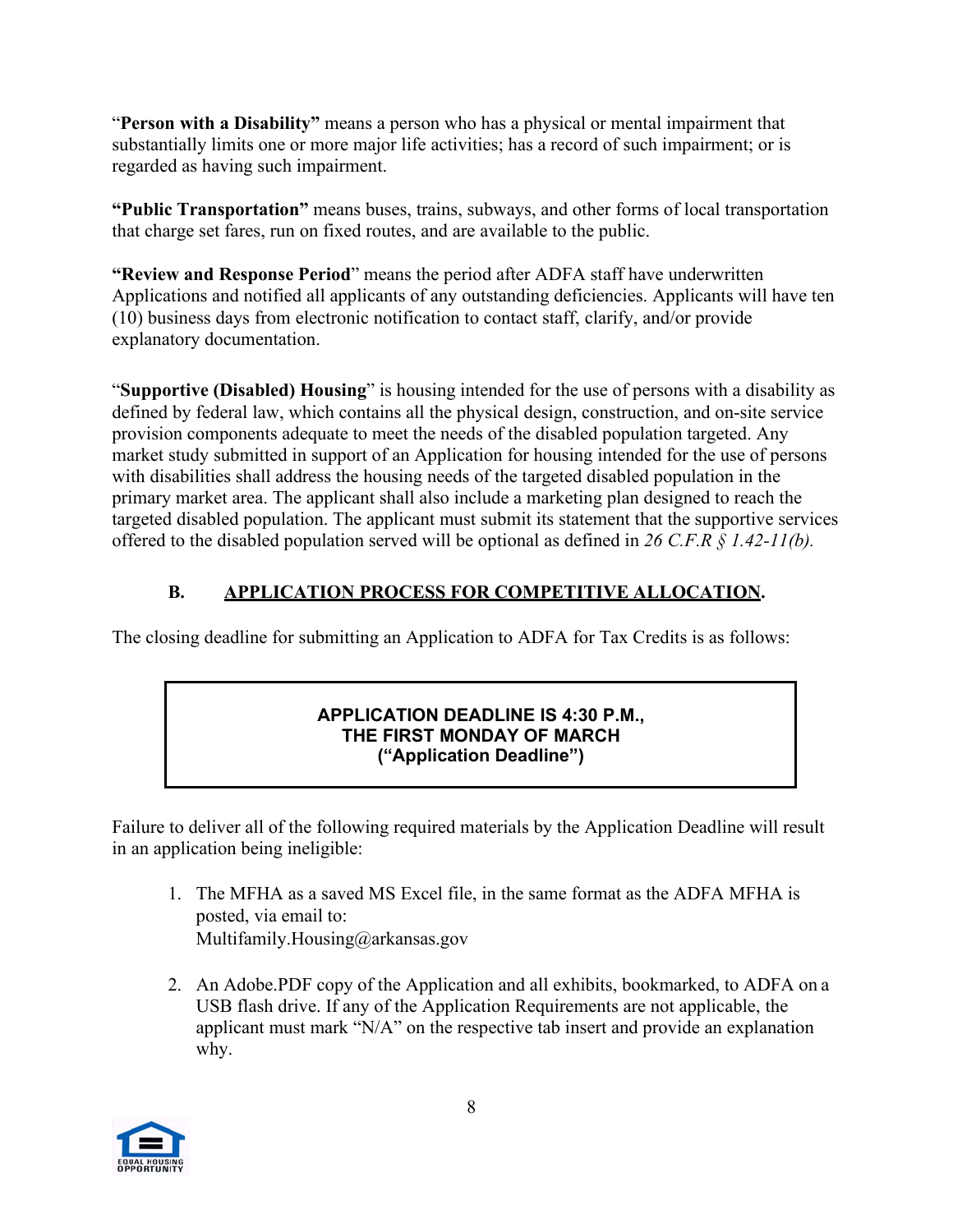ADFA will score applications based solely upon the information and documentation submitted by the Application Deadline and follow the Dates for Review of Applications and Reservation Process outlined below.

|  | <b>Dates for Review of Applications and Reservation Process</b> |
|--|-----------------------------------------------------------------|
|  |                                                                 |

| <b>Application Deadline</b>                                                                                                                                                                                                                                                                                                                                  | First Monday of March<br>$-4:30$ p.m.                |
|--------------------------------------------------------------------------------------------------------------------------------------------------------------------------------------------------------------------------------------------------------------------------------------------------------------------------------------------------------------|------------------------------------------------------|
| <b>Review and Response Period</b><br>ADFA will review Applications and notify applicants of items that<br>require explanation or clarification. Applicants will have ten (10)<br>business days to respond. Applicants will have the full ten $(10)$<br>business days to respond if that time period extends past the Review<br>and Response Period Deadline. | Ends on the Second<br>Friday of June $-4:30$<br>p.m. |
| <b>Scoring Notification</b><br>Applicants notified of Application score or failure to submit all<br><b>Application Requirements.</b>                                                                                                                                                                                                                         | Third Friday of June—<br>4:30 p.m.                   |
| <b>Scoring Response Period</b><br>Applicants may provide ADFA with an explanation of claimed<br>mistakes or inaccuracies in the Application score. ADFA will notify<br>applicants within ten (10) business days of the Scoring Response<br>Period only if there is a change in score.                                                                        | Fourth Friday of June -<br>4:30 p.m.                 |
| ADFA approves successful applicants for a reservation of LIHTCs.                                                                                                                                                                                                                                                                                             | Third Thursday of July                               |

ADFA in its discretion may modify any or all of the dates set forth above for any competitive allocation round by publishing notice of such modifications, without formal amendment of this QAP.

# **C. REQUIREMENTS FOR A COMPLETE APPLICATION.**

The following Application Requirements (the "Requirements") must be submitted by the Application Deadline. Failure to submit all the following will terminate the Application from consideration.

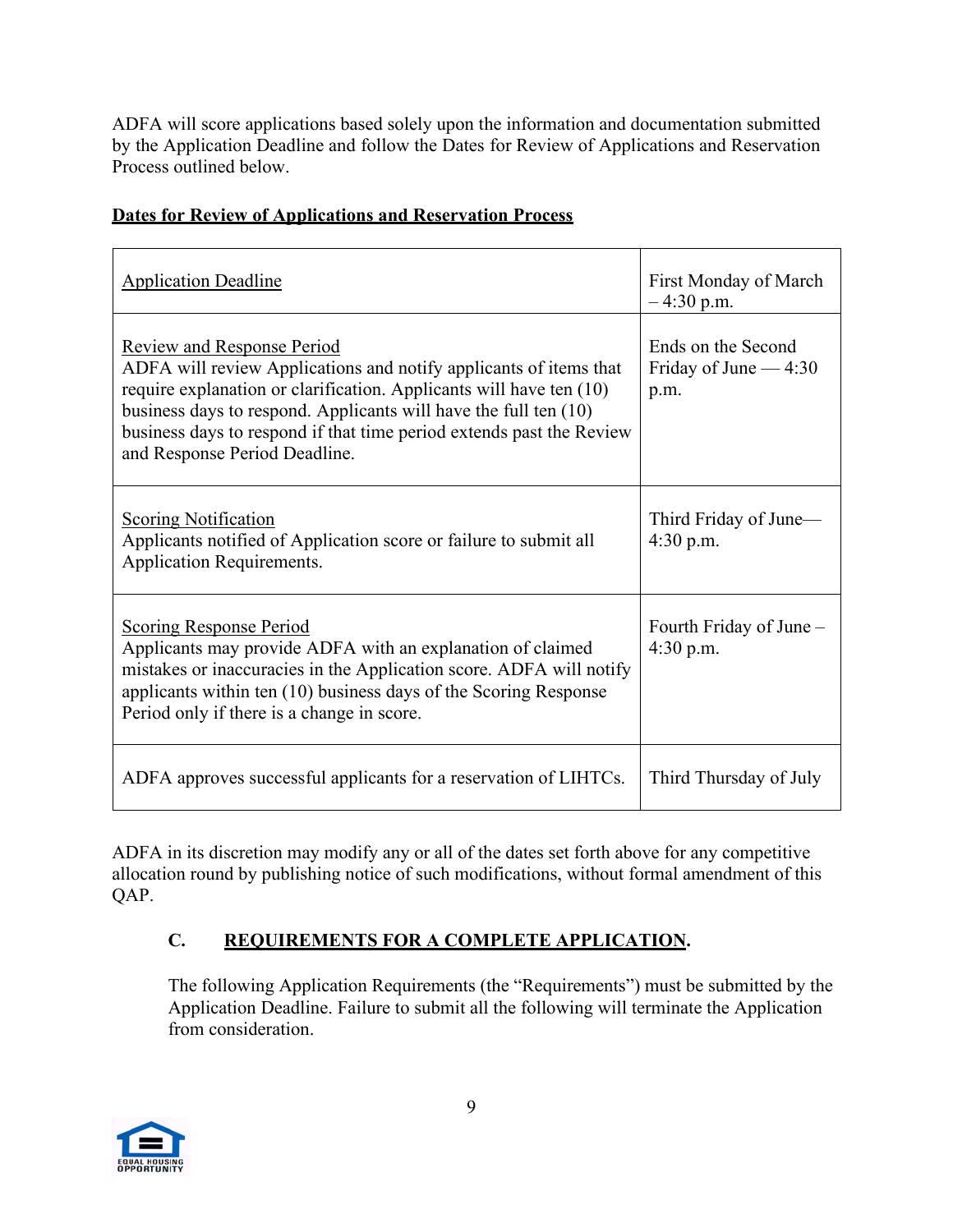- **1. Application Fee.** The Application fee check should be made payable to "Arkansas Development Finance Authority".
- **2. Financial Commitment Letters.** All sources of financial commitments, including but not limited to the following, as applicable:
	- a. Commitment letter(s) from any non-ADFA permanent lender(s), including units of local government. The letter(s) shall be dated within six  $(6)$  months prior to the Application Deadline and state that a formal Application for permanent financing is under serious consideration. The letter must contain:
		- i. the amount of the loan;
		- ii. amortization period;
		- iii. annual loan payment; and
		- iv. interest rate.
	- b. A commitment letter, dated within six (6) months prior to the Application Deadline, from any Tax Credit syndicator or investor.
		- i. Because of the limited quantity of State LIHTCs and ANHTCs, any applicant requesting either must provide alternate financing.
		- ii. The commitment letter for Tax Credits must include, at a minimum, the following information:
			- Price per Tax Credit;
			- Amount of Tax Credits to be acquired;
			- Total amount of equity to be paid to the development and the proposed schedule of equity payments;
			- Amount of rehabilitation expenditures per-unit required by investor or syndicator, if applicable;
			- Debt coverage ratio required; and
			- Reserve amount required.

Applications must evidence compliance with the investor's requirements, if stricter than ADFA's requirement.

ADFA may contact the applicant to request supplemental or revised financial commitments.

**3. Appraisal.** All Applications for new construction must include a certified land appraisal dated within one (1) year prior to the Application Deadline.

All rehabilitation Applications must include an appraisal, dated within one (1) year prior to the Application Deadline, which supports the purchase price of the development. The appraisal must separately identify

a. the appraised value for the buildings in the development and the value of the land;

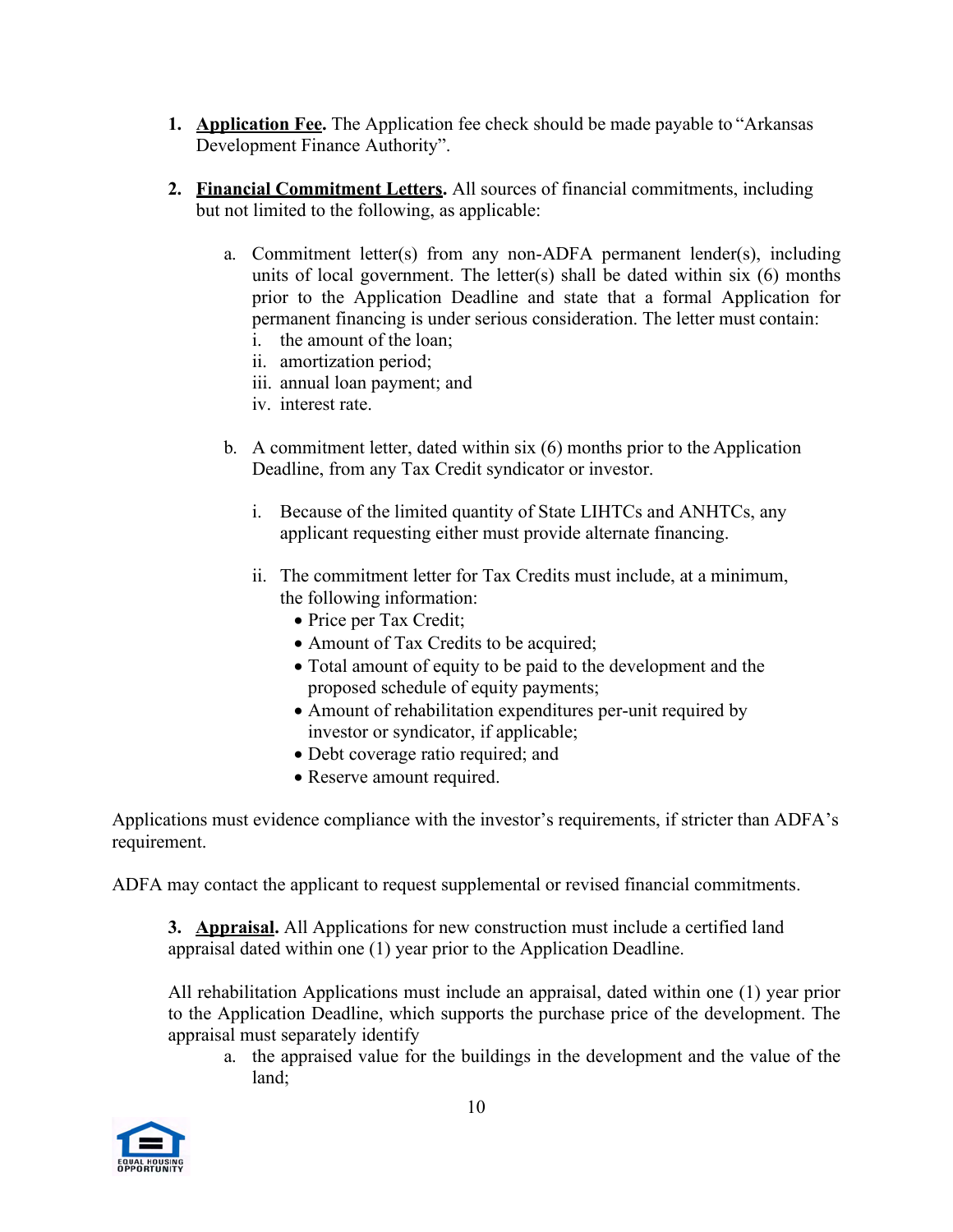b. the value of any federal rental subsidy enhancing the value of the buildings (the applicant must submit a commitment letter from the federal agency stating the subsidy has been awarded).

The purchase price must be equal to or less than the appraised value of the land, and buildings if applicable.

**4. Site Control Information.** The applicant must have site control and provide evidence one of the following forms:

- Executed purchase option contract;
- Executed long-term land lease or option on a long-term 99-year lease; or
- Evidence of executed assignment and assumption agreement with executed purchase option agreement, contract, or land lease agreement attached.
- a. The Option, Contract, or Agreement must be in the name of an existing entity or person that is in a position of control over the applicant and give such entity or person the exclusive right to purchase or lease the property for a period not to expire prior to December 6 of the year of the MFHA. The option or contract cannot be subject to extension fees in order for the contract to reach the required expiration date.

If one of the above applies, the applicant must also submit a copy of the recorded deed evidencing the Seller's or Lessor's ownership.

- b. The applicant will sign a Verification of Arm's-Length Transactions. A statement in the market study or appraisal will not suffice. If the seller is an entity, the applicant must disclose the identity of all members, partners, or shareholders.
- c. For all acquisition/rehabilitation developments, the Application must include documentation for each building claiming acquisition credits that:
	- i. Satisfies the "purchase requirement" of IRC Section  $42(d)(2)(B)(i)$ (submission of Purchase Option, Contract, or Agreement);
	- ii. Provides either the seller's certification that the 10-year hold rule in IRC Section  $42(d)(2)(B)(ii)$  has been satisfied for each building or the requirement is not applicable under IRC Section 42; and
	- iii. Provides the applicant's certification that each building was not previously placed in service by the applicant or by any person related to the applicant in accordance with IRC Section 42(d)(2)(B)(iii).

**5. Zoning and Planning Commission Information.** A signed letter, dated within six (6) months prior to the Application Deadline, from the appropriate zoning authority (including a planning commission, if applicable) stating the proposed use of the property and that the property is properly zoned for such proposed use.

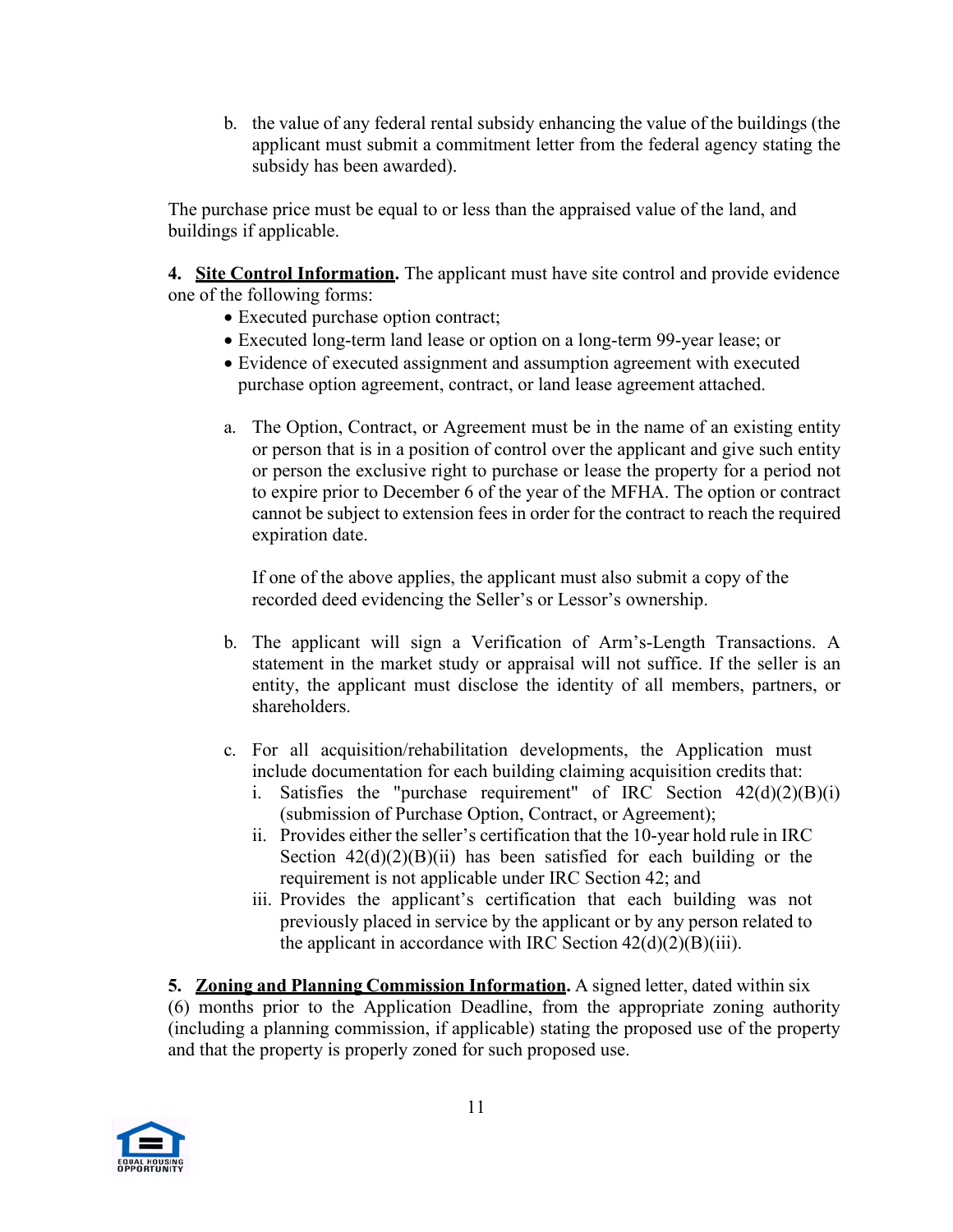**6. Independent Market Study.** Applications must include a comprehensive market study conducted by a disinterested party on ADFA's "Market Analyst Firms – Approved List" dated within six (6) months prior to the Application Deadline. The analyst will acknowledge in the study that it is being done for ADFA's use and benefit. ADFA will reject an application if the market study shows:

- a. inadequate demand for any unit size proposed, based upon the targeted income group for that unit size,
- b. a capture rate of more than 20% for any unit,
- c. the proposed development will detrimentally affect other affordable housing in the area,
- d. the proposed location is or nearly is saturated, or
- e. any other negative impact.

**7. Tenant Income Audit.** All Applications with rehabilitation projects must include a complete, detailed Tenant Income Audit that identifies all existing tenant households and their incomes. The audit must separately identify those tenant households whose income exceeds applicable income limits.

## **8. Articles of Incorporation, IRS documentation, and Nonprofit Determination**

**Statement.** To be considered for the 10% nonprofit set-aside the development must:

- a. involve a qualified nonprofit organization that owns an interest in the development, materially participates, is not affiliated with or controlled by a for-profit organization, and has as one of its exempt purposes the fostering of low-income housing;
- b. comply with Internal Revenue Service Revenue Procedure 96-32 in that at least seventy-five percent (75%) of the total number of residential units are designated for low-income residents.

**9. Capital Needs Assessment.** All rehabilitation developments must include a capital needs assessment conducted by a firm on ADFA's "Capital Needs Assessment Firms – Approved List" dated within six (6) months prior to the Application Deadline. The assessment must involve an interview with the maintenance personnel and an analysis of the following:

- a. Site, including topography, drainage, pavement, curbing, sidewalks, parking, landscaping, amenities, water, sewer, storm drainage, gas and electric utility lines;
- b. Structural systems, both substructure and superstructure, including exterior walls, balconies and stairways, exterior doors and windows, roofing system and drainage, including but not limited to termite, mold, and water damage;
- c. Interiors, including unit and common area finishes (carpeting, vinyl flooring, tile flooring, plaster walls, paint condition, etc.), unit kitchen finishes, cabinets and appliances, unit bathroom finishes and fixtures, and common area lobbies and corridors;
- d. Mechanical systems, including plumbing and domestic hot water, HVAC, electrical, lighting fixtures, fire protection, and elevators; and

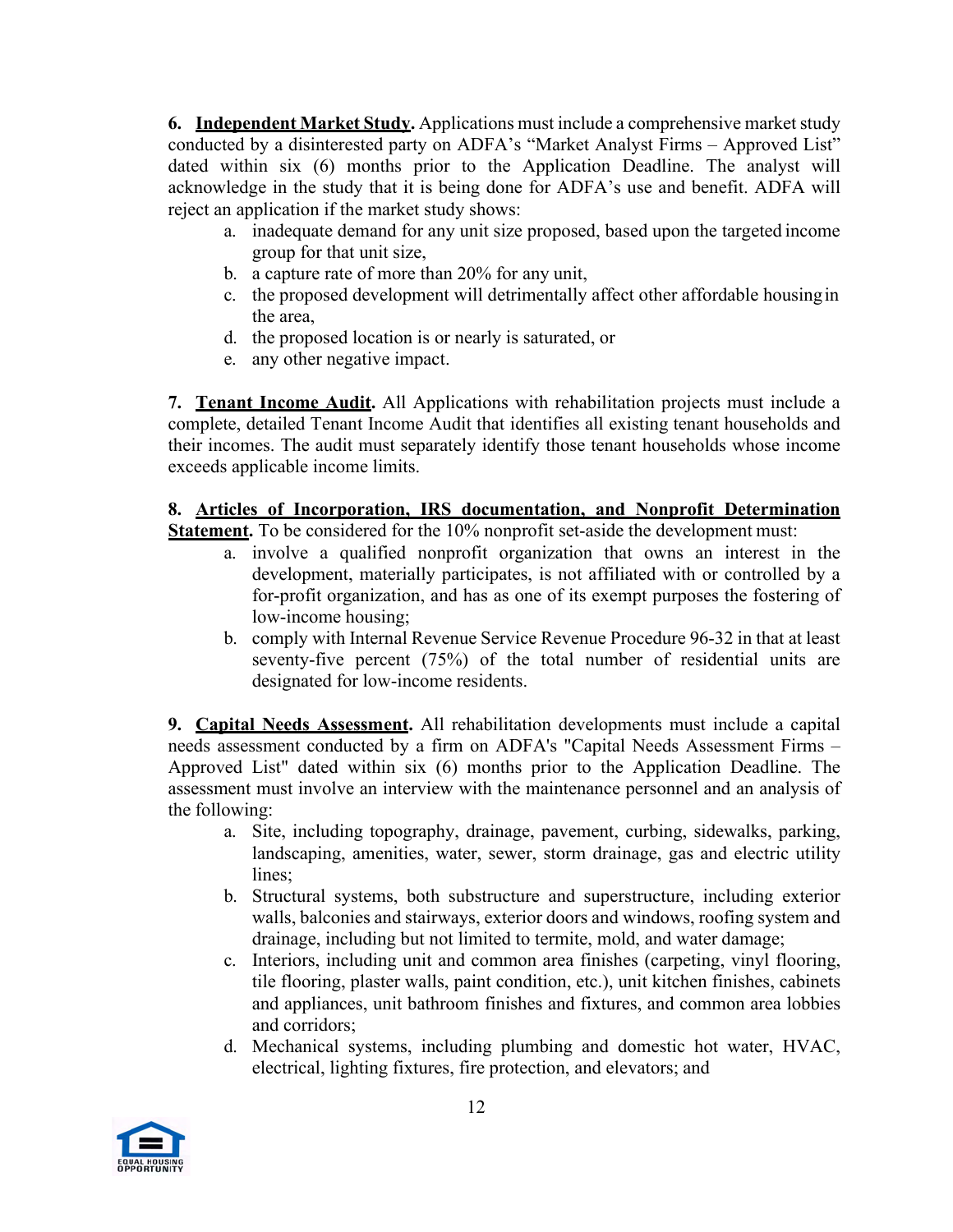e. Buildings, facilities, common use areas, residential units, parking areas, curbs, ramps, and railings to ensure compliance with applicable federal, state, and local laws regarding accessibility for persons with disabilities.

The report must include a physical inspection of the interior and exterior of each unit and each building and must specifically identify the scope of work and estimated costs necessary to:

- Rehabilitate all components examined and analyzed in the development to a new or "like-new" condition;
- Correct all deficiencies in order for the development to comply with applicable federal, state, and local laws and requirements regarding accessibility for persons with disabilities; and
- Correct all deficiencies to ensure compliance with ADFA's Multifamily Minimum Design Standards (other than as may be waived).

All rehabilitation applicants must submit a statement that the scope of rehabilitation will include all capital needs set forth in the Capital Needs Assessment.

**10. Financial Feasibility and Rental Rate Impact.** ADFA will underwrite all Applications through the competitive allocation cycle using the same criteria regardless of project type or location based on the following criteria:

- a. the extent to which the development's sources of funds equals the development's uses of funds;
- b. the extent to which any proposed developer fee deferral can be paid within 15 years;
- c. the reasonableness of total development costs;
- d. repayment terms (including interest rates, total debt and loan terms) for all proposed debt; and
- e. the reasonableness of the expenses, incomes, and increases in both show in the submitted pro-forma.

ADFA may incorporate terms and conditions required by the equity investor(s) and lender(s) into its underwriting of an Application.

The net LIHTC rent specified in the Application for a unit may be increased from time to time but at no time during the compliance period (i.e., the period of 15 taxable years beginning with the first taxable year of the development's credit period) may the monthly rental rate for such unit exceed the amount then determined by increasing, on a compound interest basis, the net LIHTC rent specified in the Application for such unit by 2.75% on each January 1, beginning on the first January 1 following the award of LIHTCs.

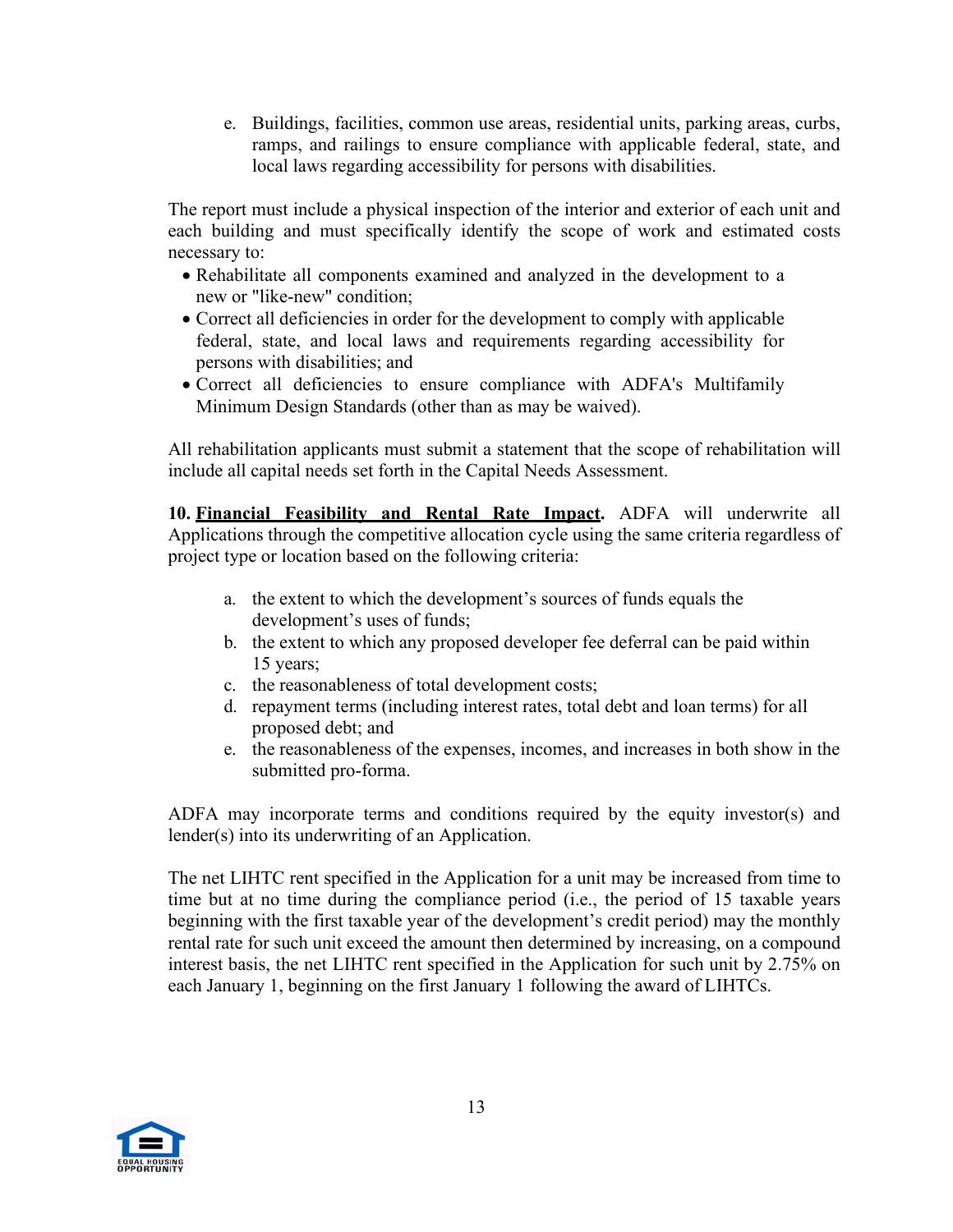#### **11. Operating Deficit Reserve and Replacement Reserve Funds.** The total

development budget must include:

- a. Operating Deficit Reserve Fund equal to the greater of:
	- i. Six (6) months of: projected annual operating expenses, annual debt service payments, and annual replacement reserve deposits;

OR

- ii. The amount of operating reserves required by the applicant's equity investor(s) or lender(s).
- b. The funding and maintenance of a Replacement Reserve Fund equal to the greater of:
	- i. \$250 per unit per year;

OR

ii. The amount of replacement reserves required by the applicant's equity investor(s) or lender(s).

These amounts must be evidenced in the final cost certification.

The Replacement Reserve shall be maintained, and yearly deposits shall be made equal to the above requirement, for the entirety of the affordability period. The applicant shall identify the name of the financial institution where each reserve will be held. A copy of the December bank statement for the Operating Reserve account and the Replacement Reserve account must be submitted by the Owner to ADFA's Compliance Department by February 1 of each year. If the December bank statements do not evidence a year-end summary of each month's balance, copies of bank statements for all twelve (12) months for the Operating Reserve and the Replacement Reserve must be submitted to ADFA's Compliance Department by February 1 of each year. The ending balance of each reserve account must total the amounts required under (a) and (b) above, whether the accounts are replenished from operating income or by the general partner of owner or member, shareholder or partner of general partner, as ADFA deems appropriate.

ADFA must approve all withdrawals from the operating deficit reserves, in writing, prior to withdrawal. Owner must submit with the withdrawal request supporting documentation evidencing the need for the funds, written evidence that insufficient funds exist in the primary operating account, and a written guaranty by the general partner of owner or member, shareholder or partner of general partner, as ADFA deems appropriate, will deposit sufficient funds so that at the end of the year the total in the Operating Deficit Reserve account equal the amount required under (a) as modified herein for Rural Development developments. ADFA will require notification from owner on any Replacement Reserve withdrawal and notice of approval from development's lender or investor as applicable.

### **Rural Development-funded developments:**

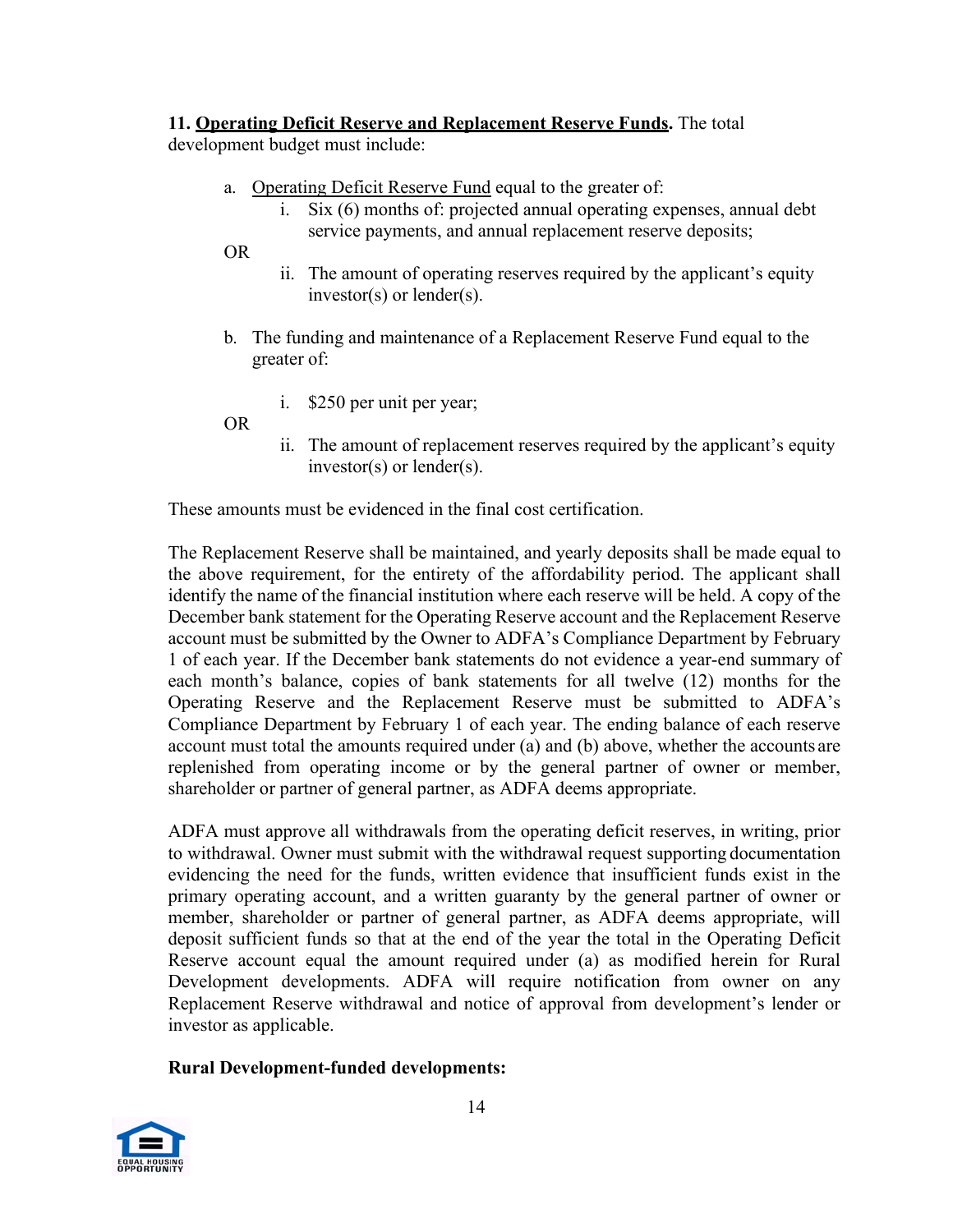In the event that Rural Development ("RD") requires initial operating capital in an amount less than ADFA's Operating Deficit Reserve, ADFA will credit the amount of reserves required by Rural Development to the total amount of reserves required under (a) and (b) above, but in no event shall the **total** amount of reserves be less than that required under (a) above. (For example, if under (a) \$50,000 is required and under (b), \$10,000, and Rural Development requires \$20,000 of initial operating capital, the owner must fund a separate Operating Deficit Reserve account, withdrawals from which must be approved by ADFA, in the amount of \$30,000. Using the same amounts except that RD requires a \$70,000 initial operating capital, the owner must fund a separate \$50,000 Operating Deficit Reserve.)

A copy of the December bank statement for the Operating Reserve account and the Replacement Reserve account must be submitted by the Owner to ADFA's Compliance Department by February 1 of each year. If the December bank statements do not evidence a year-end summary of each month's balance, copies of bank statements for all twelve (12) months, for the Operating Reserve and the Replacement Reserve, shall be submitted to ADFA by February 1 of each year. The ending balance of the Operating Deficit Reserve account plus the development's ending cash balance per RD Form 3560-7, plus the balance of RD's initial operating capital reserve must total the amounts required under (a) and (b); thus, general partner of owner or member, shareholder, or partner of general partner of owner may have to deposit funds into the separate Operating Deficit Reserve account to total this amount.

Owner shall not make any withdrawals from the Operating Deficit Reserve account without providing the following items to ADFA:

- supporting documentation evidencing the need for the funds,
- written evidence from RD that the use of reserve funds is not an eligible expense from RD initial operating capital reserve account or that insufficient funds exist in the account, and
- a written guaranty by the owner or general partner of owner, as ADFA deems appropriate, that sufficient funds will be deposited so that at the end of the year the total funds in the Operating Deficit Reserve account equal the amount required under (a) as modified herein for RD developments.

#### **12. Developer Fee.**

a. The developer's fee, which includes the developer fee plus developer's overhead and profit plus consultant's fee, plus any interest payable on a deferred fee, cannot exceed ten percent (10%) of the "Net Development Costs," with respect to a development seeking an allocation of LIHTC from the annual ceiling, or twelve-and-one-half percent (12.5%) of Net Development Costs, with respect to a development seeking to receive LIHTC arising from a taxexempt bond financing.

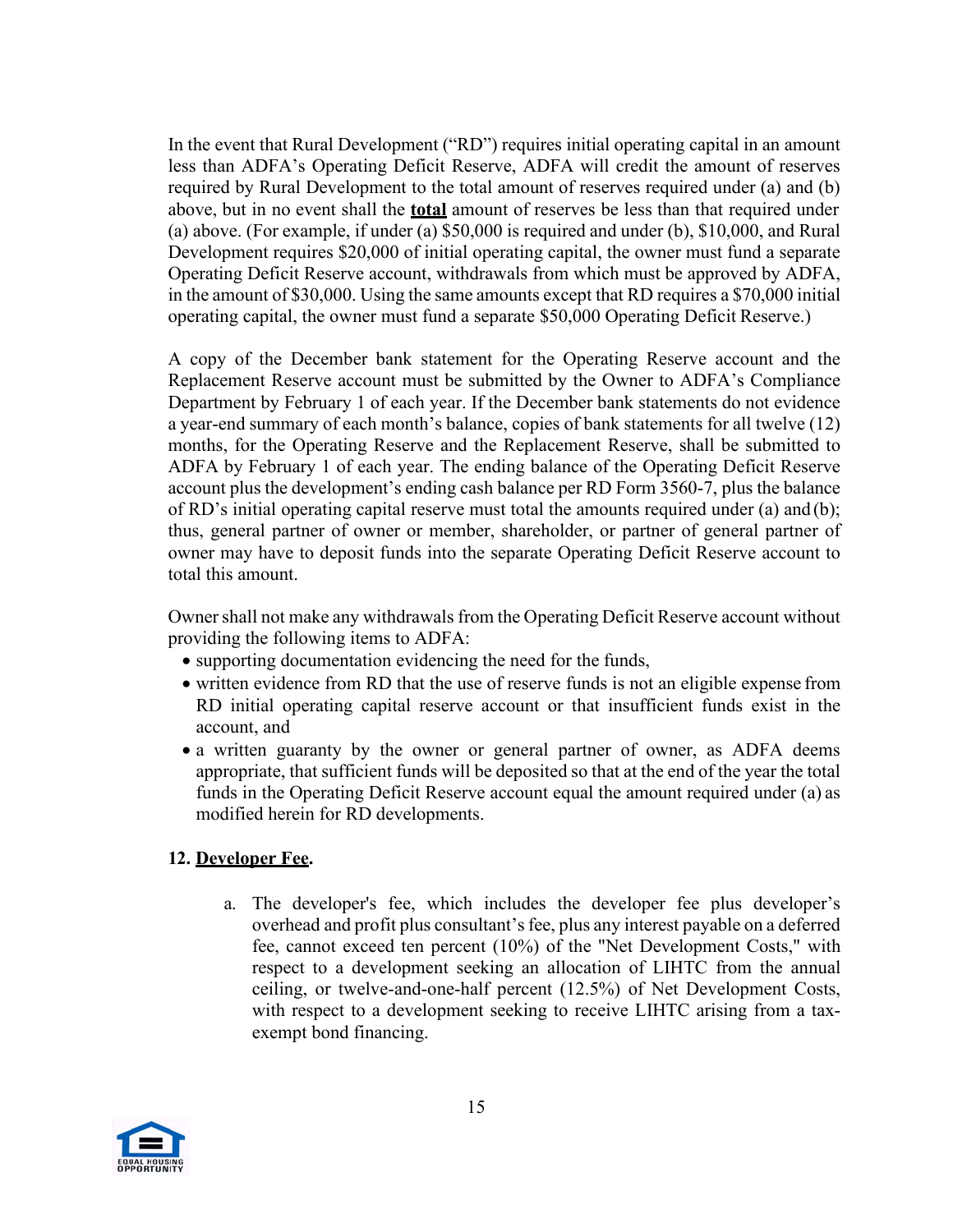"Net Development Costs" is the total uses of funds, less syndication-related costs, developer's fee and development reserves.

The amount of eligible basis attributed to the acquisition of existing property must be equal to or greater than the percentage that the total acquisition costs of existing property is to the total development costs.

The applicant must disclose in its Application or an attachment all persons and entities that will receive any portion of the developer fee, including all members, partners, and shareholders of such entities. The applicant must notify ADFA in writing of any proposed change in the person(s) or entity/entities.

b. Developer Fee – Deferral. ADFA will underwrite any portion of the developer's fee that is deferred and included as a source of funds will be ensured payment by the earlier of the end of the 15-year compliance period or the time frame required by the Applicant's equity investor or lender(s). The amount shown as deferred in the application may not exceed fifty percent (50%) of the maximum fee allowed.

**13. General Requirements, Contractor's Overhead, and Contractor's Profit.** The amount allocated to General Requirements cannot exceed seven percent (7%) of its construction hard costs. General requirements include items that are required for the contractor to provide for the specific project including, but are not limited to: field supervision; field engineering such as field office, sheds, toilets, and phone; performance and payment or latent defects bonds; building permits; site security; temporary utilities; property insurance; and cleaning or rubbish removal. Such items should not be accounted as separate line items in the development budget.

ADFA will limit the

- Contractor's Profit to ten percent (10%), and
- Contractor's Overhead to four percent (4%)

of the development's construction hard costs plus general requirements. ADFA may determine whether costs included in the contractor's overhead and contractor's profit calculations are appropriate and reasonable.

The applicant must disclose in its Application or an attachment all persons and entities, whether or not affiliated with the applicant, that will receive any portion of the contractor's profit, including all members, partners and shareholders of such entities The applicant must notify ADFA in writing of any proposed change in the person(s) or entity/entities that shall receive any portion of the contractor's profit.

### **14. Per-unit Credit and Cost Limits.**

a. ADFA will limit the amount of 9% LIHTCs allocated to each unit to the following:

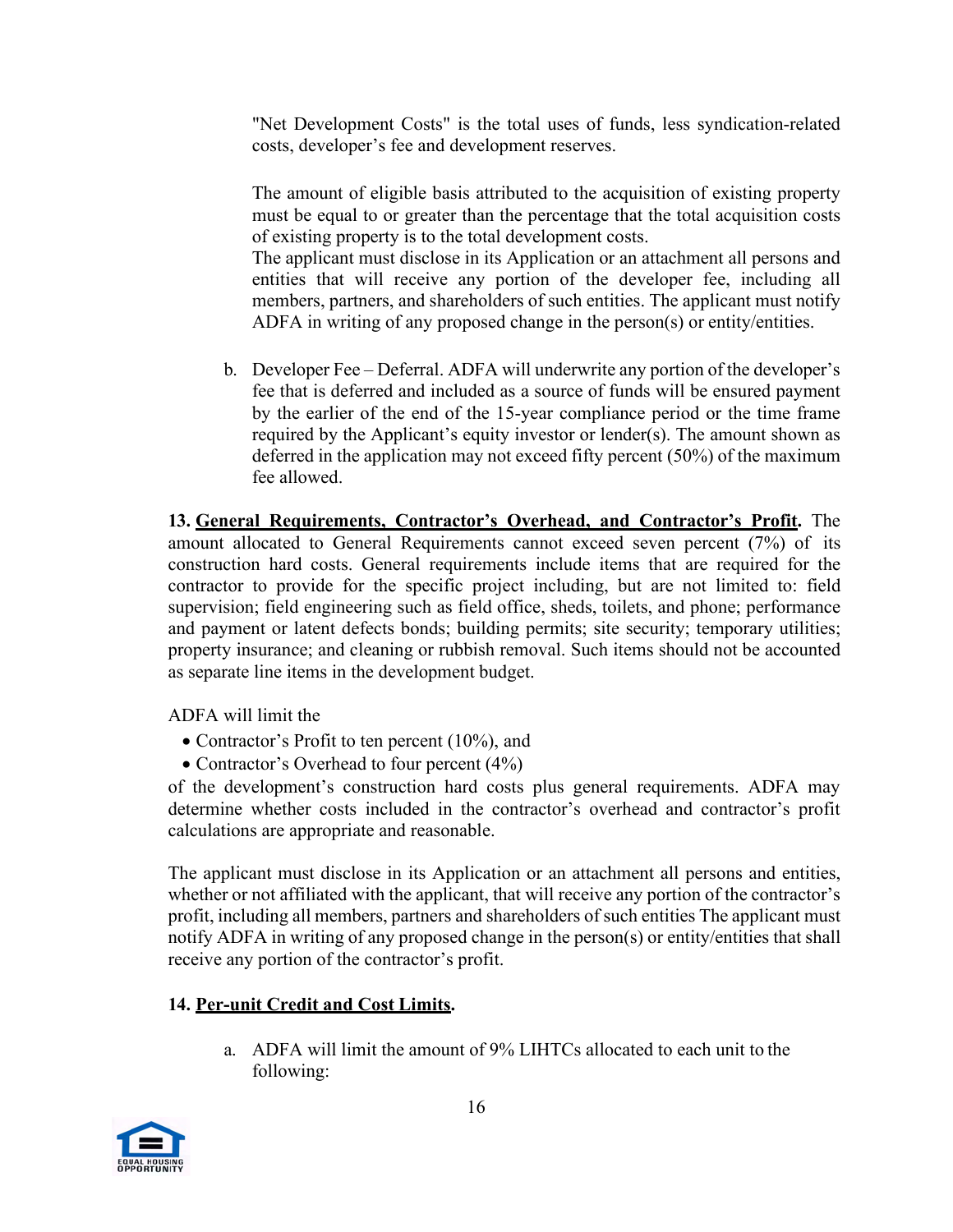| Single-<br>Family<br><b>Detached</b> | <b>Limit Per-</b><br>Unit | All other<br><b>New</b><br>Construction | <b>Limit Per-</b><br>Unit | <b>Acquisition</b> /<br>Rehabilitation   Unit | <b>Limit Per-</b> |
|--------------------------------------|---------------------------|-----------------------------------------|---------------------------|-----------------------------------------------|-------------------|
|                                      |                           |                                         |                           |                                               |                   |
| $0 - 1$                              | \$14,500                  | $0-1$                                   | \$13,000                  | 0-1 Bedrooms                                  | \$9,000           |
| Bedrooms                             |                           | Bedrooms                                |                           |                                               |                   |
| 2-Bedrooms                           | \$15,000                  | 2-Bedrooms                              | \$13,500                  | 2-Bedrooms                                    | \$10,000          |
| 3-Bedrooms                           | \$16,200                  | 3-Bedrooms                              | \$13,750                  | 3-Bedrooms                                    | \$12,750          |
| 4-Bedrooms                           | \$17,500                  | 4-Bedrooms                              | \$13,850                  | 4-Bedrooms                                    | \$13,250          |

c. ADFA will limit the per-unit total development cost of developments receiving 4% LIHTCs in connection with tax-exempt bond financing to \$200,000.

ADFA has the discretion to determine reasonableness of all costs and may deny an Application based upon the unreasonableness of costs regardless of whether such costs are within the limits stated herein. Upon request by ADFA, applicants will provide justification and supporting documentation of costs.

**15. Minimum Debt Coverage Ratio.** The application must demonstrate a minimum debt coverage ratio that is the greater of: 1.15 or the minimum debt coverage ratio required by any lender or investor providing a financial commitment during the compliance period.

RD developments shall use the income, expenses and reserves as approved in the most recently executed Form 3560-7. The applicable minimum debt coverage ratio must be evidenced by the MFHA and supporting documentation.

**16. Rehabilitation Standard.** Rehabilitation hard costs (labor and materials) on any rehabilitation development, including those with tax-exempt bonds, will be no less than \$25,000 per-unit and no less than twenty percent (20%) of the development's total costs.

**17. Rental Assistance Contract.** All applicants proposing a development that has been approved for project-based rental assistance must submit with its Application a copy of the executed rental assistance contract and if applicable Form RD 3560-7 or HUD-92458; if a rental assistance contract has not been executed at time of Application submission, a commitment letter from the agency providing the rental assistance must be submitted. All such applicants must also submit documentation of the most recently approved amount of rent to be charged or a letter from HUD granting a waiver and supported by the market study and/or appraisal.

If the waiver or approval is not obtained by the carryover allocation Application Deadline, ADFA may terminate the LIHTC award.

**18. Fair Housing Training.** The applicant must include with its Application a certification evidencing completion of four (4) hours of fair housing training by a principal of the

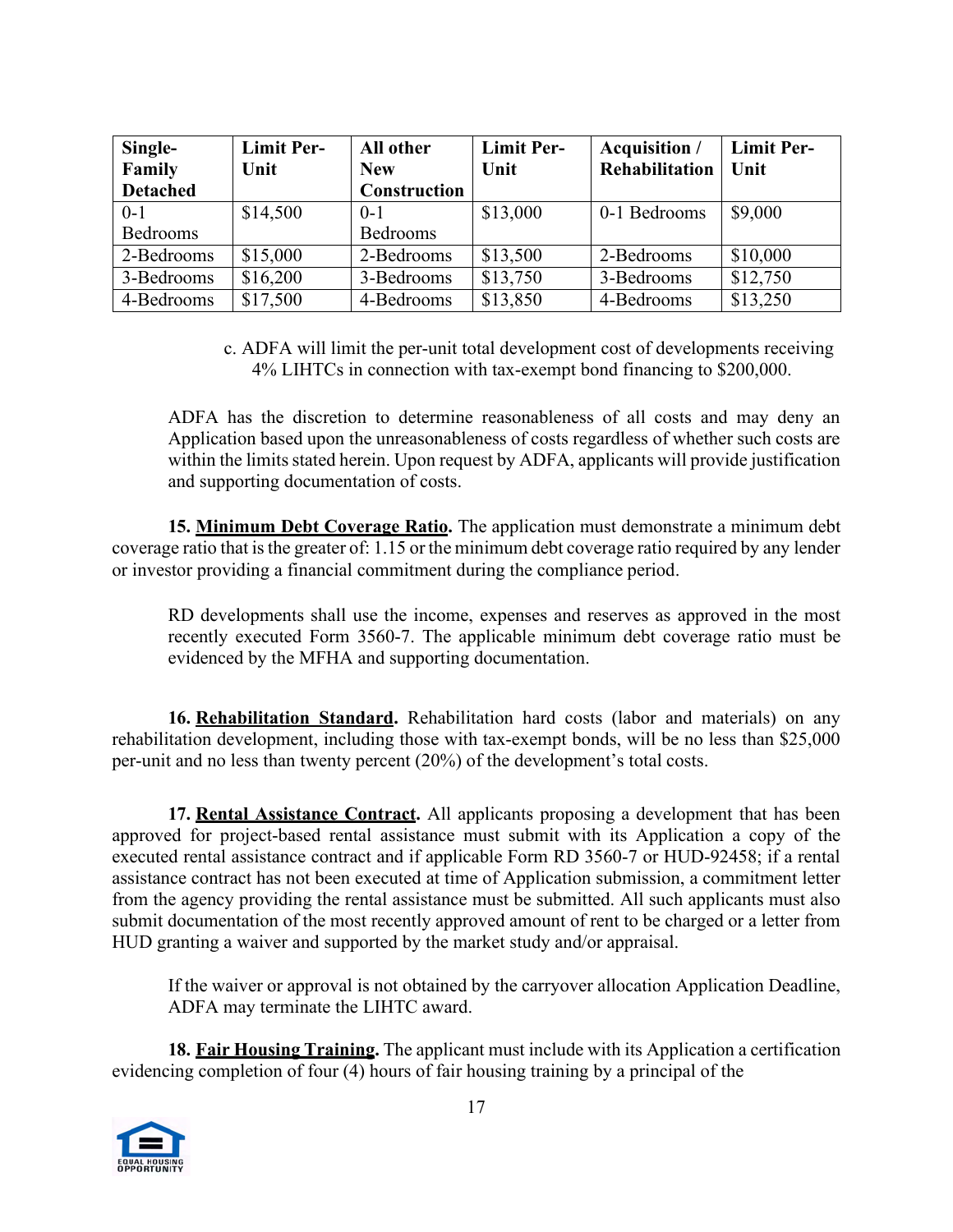following members of the development team, or manager dealing with day-to-day operations, as appropriate under the circumstances: Owner; Developer; Management Company; Consultant, if applicable; and Architect. A certification is valid for the purpose herein for two (2) years from date of certification. Each development team member should attend the class most relevant to his or her development team role.

**19. Identification of Applicant and Identity of Interest.** The Application must identify all members or partners, as applicable, of the applicant entity. If any such members, partners, or shareholders are entities, the Application must identify all members, partners, or shareholders of such entities. None of the parties identified may be affiliated with the project's architect or civil engineer.

**20. Assisted Living Developments.** Assisted living developments are ineligible.

**21. Narrative Description of the Development.** A detailed narrative description that includes the type of development; development site and surrounding area; types of financing; tenants served; bedroom mix; percentage of low-income units; involvement of nonprofit support service organizations; project amenities; energy efficiency; rehabilitation work to be performed, if applicable; and any other relevant descriptive information.

**22. Letter to Public Housing Authority ("PHA") for use by Persons on Waiting List.**  The applicant shall provide written documentation to the local PHA of its intent to develop a lowincome multifamily rental development.

**23. Utility Allowance Calculation.** The applicant must submit documentation from the utility entity selected which list the allowance for each type utility usage applicable for each type of unit. The documentation must be signed and dated by an authorized representative within six (6) months prior to the Application Deadline, unless the Application is for acquisition/rehabilitation of a HUD or RD development, then the current executed HUD or RD rent schedule forms are acceptable.

**24. Letter of Participation, Licenses, and Certification.** Applications must include:

- a. A cover letter describing the participation of the members or partners in the development.
- b. The General Contractor/Builder, Architect, and Engineer must be licensed to conduct business in Arkansas.
- c. Certification of Good Standing from the Arkansas Secretary of State for the applicant, developer, and management company.

**25. Capacity and Identity of Interest.** ADFA may disqualify an Application based on its determination that any development team member does not have the capacity to undertake performance, information provided in the Criminal Background and Disclosure Form, or documentation supporting instances of nonperformance, including:

a. Failure to meet and maintain minimum property standards;

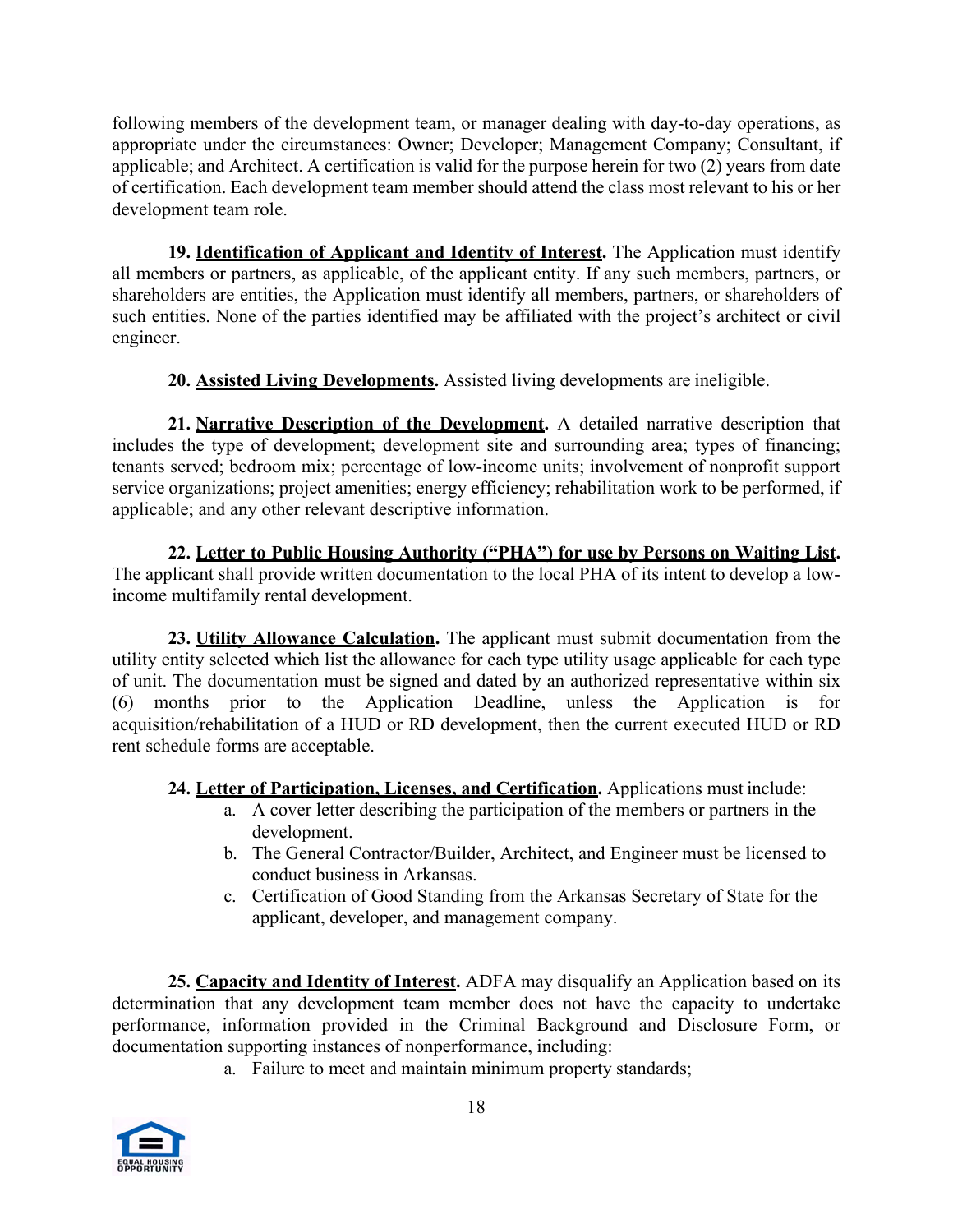- b. Failure to meet and maintain any material aspect of a development as represented in an Application;
- c. Excessive late or incomplete reports to ADFA;
- d. Failure to obtain prior approvals from ADFA;
- e. Having been involved in uncured financing defaults, foreclosures, or placement on HUD's list of debarred contractors;
- f. Events of material uncorrected noncompliance with any Federal or State assisted housing programs within the prior seven (7) year period;
- g. Failure to comply with ADFA's request for information or documentation on any development funded or administered by ADFA; or
- h. Removal as a general partner.

Each member of the development team as listed in the Development Team tab of the MFHA must complete the "Conflict of Interest Acknowledgment" and "Contract and Grant Disclosure and Certification Form". Additionally, each applicant, developer, consultant, development team member, and any public official affiliated with an application must complete a "Criminal Background and Disclosure Form." Failure to submit or correctly complete each required "Criminal Background and Disclosure Form" may result in disqualification of the Application.

As appropriate for each entity listed on the Development list and the Limited Partnership, the Application must include an organizational chart for each member of the Development Team listing the entity, and all applicable stockholders, directors, officers, members, managers, trusts, trustees, etc. including full names and addresses and percentage of ownership and voting rights.

**26. Site Plan, ALTA/NSPS Survey, and Topographic Survey.** A site plan depicting the location and orientation of each existing or proposed building and all paved areas throughout the development site, including sidewalks and parking areas.

For new construction developments, an ALTA/NSPS survey and topographic survey of the proposed development site signed and dated within six (6) months of the submission thereof by a person authorized to perform such surveys by the Arkansas State Board of Licensure for Professional Engineers and Professional Surveyors are required with respect to applications approved by ADFA. ADFA may require surveys for rehabilitation developments after approval.

**27. Tax Abatement.** ADFA will not consider the effect of lowered, abated, or deferred real estate taxes in its underwriting of the proposed development without adequate documentation.

**28. Multifamily Housing Minimum Design Standards.** Construction of the development must be in accordance with ADFA's "Multifamily Housing Minimum Design Standards" (as well as all applicable local, state, and national building codes). The applicant's architect must complete and execute the "Multifamily Housing Minimum Design Standards Checklist".

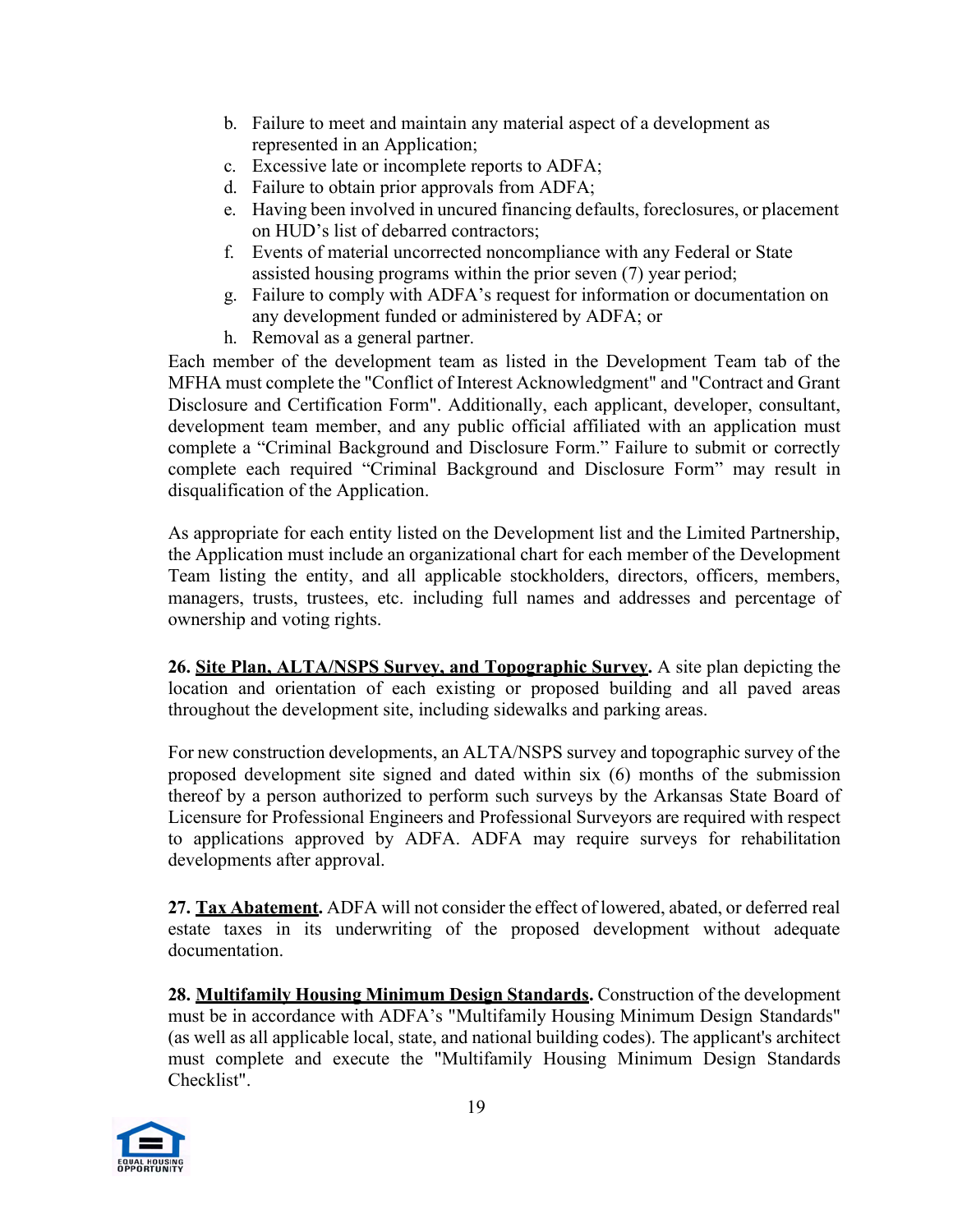Applicants may request a waiver for rehabilitation proposals by submitting the following:

- a. Certification by the design architect or licensed engineer that the standard concerned is impractical or impossible;
- b. Description of alternative design which will achieve the benefit of the required standard; or certification by the design architect or licensed engineer that no alternative design can be undertaken to achieve the benefit of the required standard due to structural constraints; and
- c. Statement by applicant that it will implement any alternative identified by the design architect or licensed engineer.

ADFA will require a certification from the design architect or licensed engineer confirming compliance with ADFA's "Multifamily Housing Minimum Design Standards" prior the issuing IRS Forms 8609.

**29. Allocated Credit Limitation for Competitive Round.** A Development Team member, whether an individual or entity, may not have an economic interest, as defined below, in more than 30% of the total amount of 9% LIHTCs that ADFA has available for allocation in that given year or as otherwise limited by the ADFA Board of Directors.

This section is not intended to prohibit any independent third-party professionals from rendering services on behalf of multiple proposed developments. However, this section will apply to such service provider if the service provider has an economic interest as defined below in addition to its provision of services to the proposed development.

ADFA may determine when this rule regarding economic interest should apply in circumstances other than those specifically referenced above. ADFA may impose additional special conditions and limitations upon Applications, applicants and development team members.

The applicant must identify all of its members, partners and shareholders, contractor, architect, management company, consultant, and developer of the proposed development. The Application must identify all development team members, including all members, partners, and shareholders of any identified members, partners or shareholders. .

No changes can be made in the composition of the development team without ADFA's written approval. The applicant must identify all members, partners, and shareholders of the proposed replacement member, including all members, partners, and shareholders. All policies regarding economic interest shall apply to the proposed replacement member. If the proposed replacement would cause a development team member or related person or entity to violate the Allocated Credit Limitation, such proposed replacement will be denied, or if the economic interest becomes known to ADFA at a later time, ADFA may terminate the reservation, terminate the carryover allocation, deny issuance of credits via IRS Form(s) 8609, suspend all responsible persons and entities from the LIHTC Program, or take other action reasonable under the circumstances.

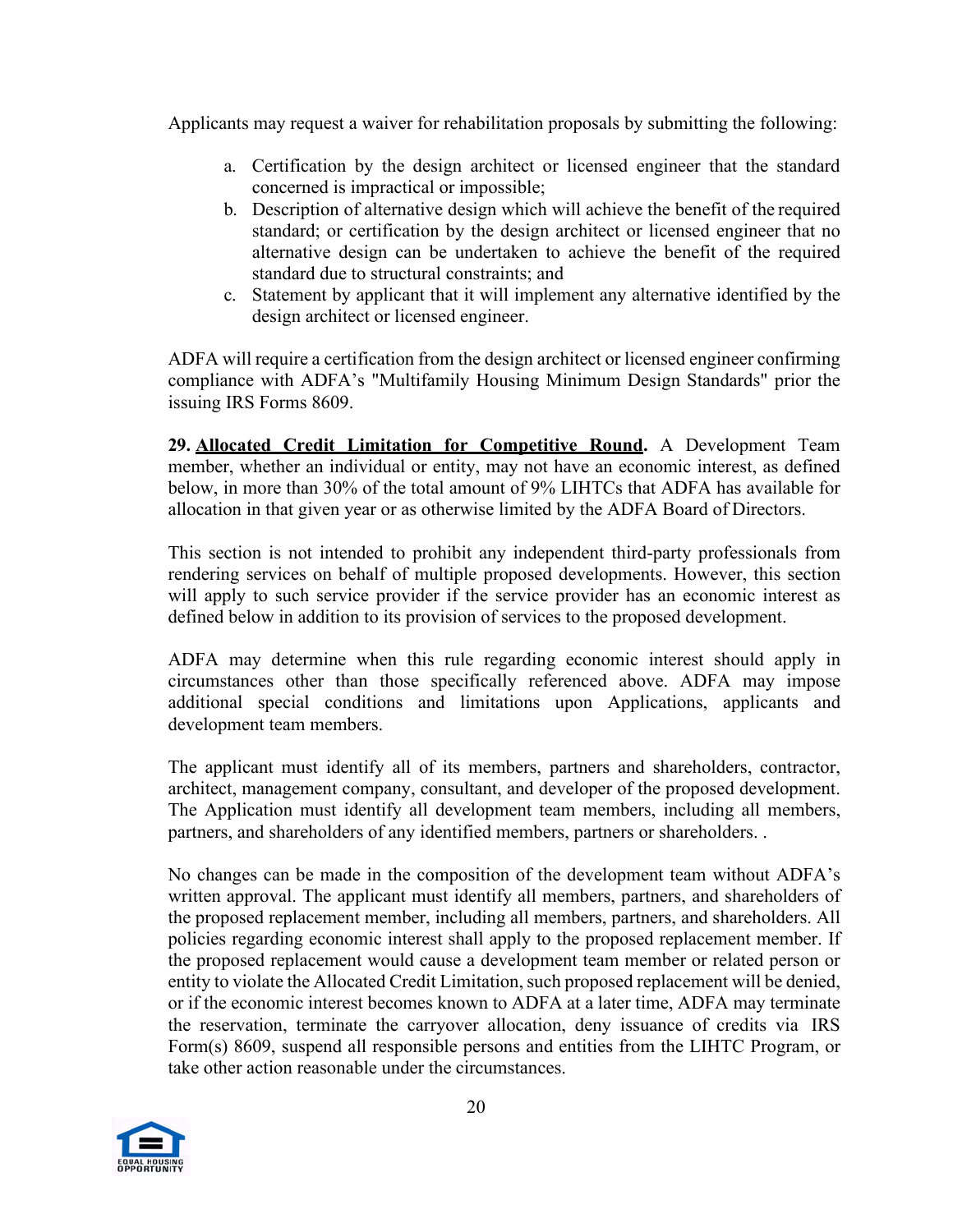An economic interest exists in the context of an Application and development when:

- a. There is any financial interest in the development, including but not limited to the lending of funds to a development team member or the owner of the development for the construction or operation of the development, the guaranteeing of a note on behalf of a development team member or owner of the development, or the making of any other guarantee that is contingent upon the construction or performance of the development; and/or
- b. A development team member also has an economic interest in a development if the ownership entity or any portion thereof should be stated on the financial statements of the development team member or related entity according to Generally Accepted Accounting Standards.

Economic interest shall not include a contractual relationship whereby a development team member provides services that are within its ordinary course of business and receives reasonable payment for such services. For example, an architect contracting with a development owner to prepare plans for the rehabilitation of a development in exchange for a contractual sum shall not constitute an economic interest. Or, for example, an independent contractor providing a payment or performance bond or guarantee and warranty pertaining to their construction work and budget as outlined in an AIA A series contract shall not constitute an economic interest.

For the purposes stated herein, "development team member" shall include but not be limited to all persons and entities stated in the Application as members of the development team.

The applicant must disclose all identities of interest that exist among all persons or entities acting as a development team member, whether or not expressly named as a development team member.

The Application must include a verified statement from all development team members disclosing all economic interests in the development. ADFA may deem a person or entity as a development team member.

**30. Multiple Phase Developments.** ADFA will not award LIHTCs to multiple phases of the same overall development submitted in a funding cycle absent approval of a waiver request submitted prior to the Application submission deadline.

A senior development adjacent to a family development are not phases of the same development.

**31. Minimum Score.** A minimum self-score of 68 points is required to apply. 67 and below scored applications will not receive an award of 9% LIHTCs. No exceptions.

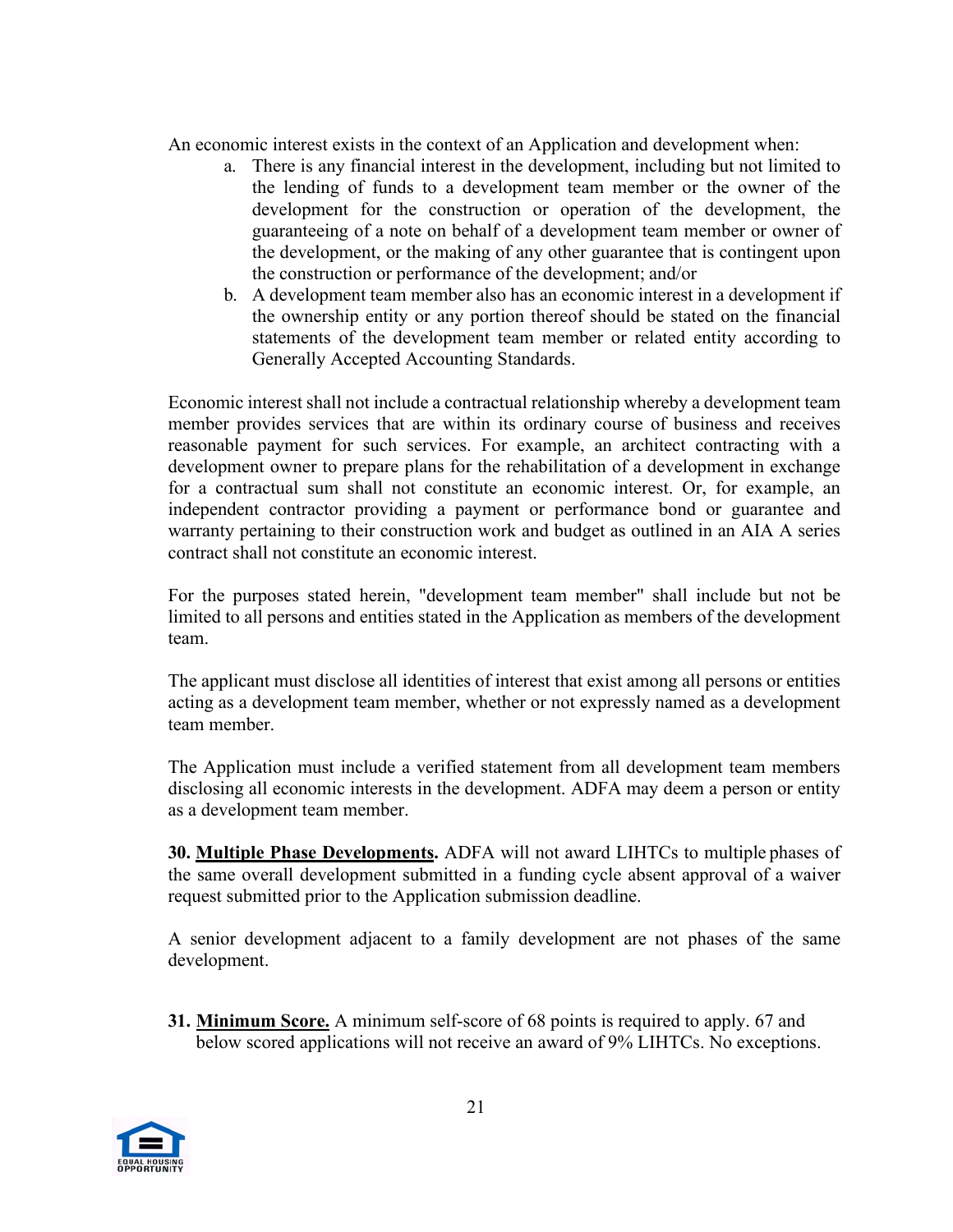**32. Hard Construction Cost Breakout**. All applicants must complete ADFA's Summary Cost Estimate form included in the MFHA.

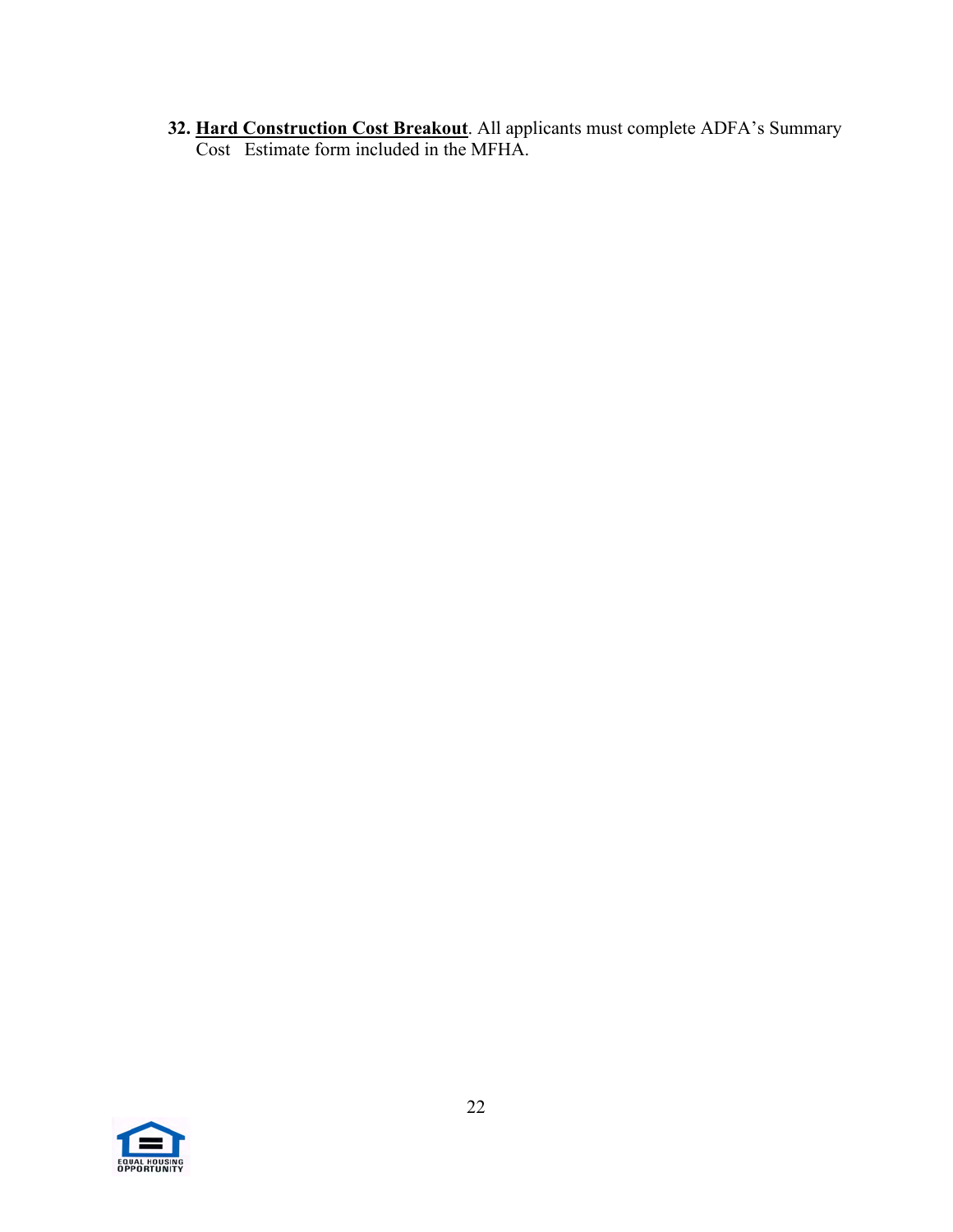## **II. PROCEDURES FOR AWARDING POINTS AND RANKING APPLICATIONS.**

### **A. POINTS CRITERIA.**

Each Application will be awarded, or penalized points based upon the Points Criteria outlined below.

# **Points Criteria**

| $\mathbf{1}$   | Location                                                                                                                                                                                                                                                                  | Up to           |
|----------------|---------------------------------------------------------------------------------------------------------------------------------------------------------------------------------------------------------------------------------------------------------------------------|-----------------|
|                | Area of Opportunity Index ("AOI") calculated for the development's                                                                                                                                                                                                        | <b>5 Points</b> |
|                | Census Tract.                                                                                                                                                                                                                                                             |                 |
|                |                                                                                                                                                                                                                                                                           |                 |
|                | AOI is based on unemployment rate, vacancy rate and population                                                                                                                                                                                                            |                 |
|                | growth. The AOI is calculated for every Census Tract and ranges 0-10.                                                                                                                                                                                                     |                 |
|                | Points will be rounded accordingly: 0-1.9 receive 1 point, 2-3.9 receive                                                                                                                                                                                                  |                 |
|                | 2 points, 4-5.9 receive 3 points, 6-7.9 receive 4 points and 8-10 receive                                                                                                                                                                                                 |                 |
|                | 5 points.                                                                                                                                                                                                                                                                 |                 |
|                |                                                                                                                                                                                                                                                                           |                 |
|                | The AOI of each Census Tract can be found at https://arcg.is/1qe4um or                                                                                                                                                                                                    |                 |
|                | at such address as ADFA may from time to time publish hereafter.                                                                                                                                                                                                          |                 |
| $\overline{2}$ | <b>Tenant Needs</b>                                                                                                                                                                                                                                                       | <b>4 Points</b> |
|                | 4 points to developments with 100% of the units in the development                                                                                                                                                                                                        |                 |
|                | designed, equipped, and set-aside for elderly defined at 42 USC                                                                                                                                                                                                           |                 |
|                | 3607(b)(2) and Ark. Code Ann. §16-123-307(d)(1)                                                                                                                                                                                                                           |                 |
|                |                                                                                                                                                                                                                                                                           |                 |
|                | <b>OR</b>                                                                                                                                                                                                                                                                 |                 |
|                | 4 points to developments targeting low-income families (or individuals<br>with children) with a minimum of 20% of the units having three or more<br>bedrooms. (If an applicant chooses 100% elderly, the applicant will not<br>receive points for three or more bedrooms) |                 |
|                | <b>OR</b>                                                                                                                                                                                                                                                                 |                 |
|                | 4 points for Supportive Housing for disabled persons (as defined in<br>section I(A) above) with a minimum of 30% of units for such special<br>needs' tenants.                                                                                                             |                 |
|                | The applicant must submit a statement:                                                                                                                                                                                                                                    |                 |
|                | Describing the design and construction of the development that will<br>$\bullet$                                                                                                                                                                                          |                 |
|                | meet the needs of the disabled population served;                                                                                                                                                                                                                         |                 |
|                | Describing the on-site support services that will meet the needs of                                                                                                                                                                                                       |                 |
|                | the disabled population served; and                                                                                                                                                                                                                                       |                 |

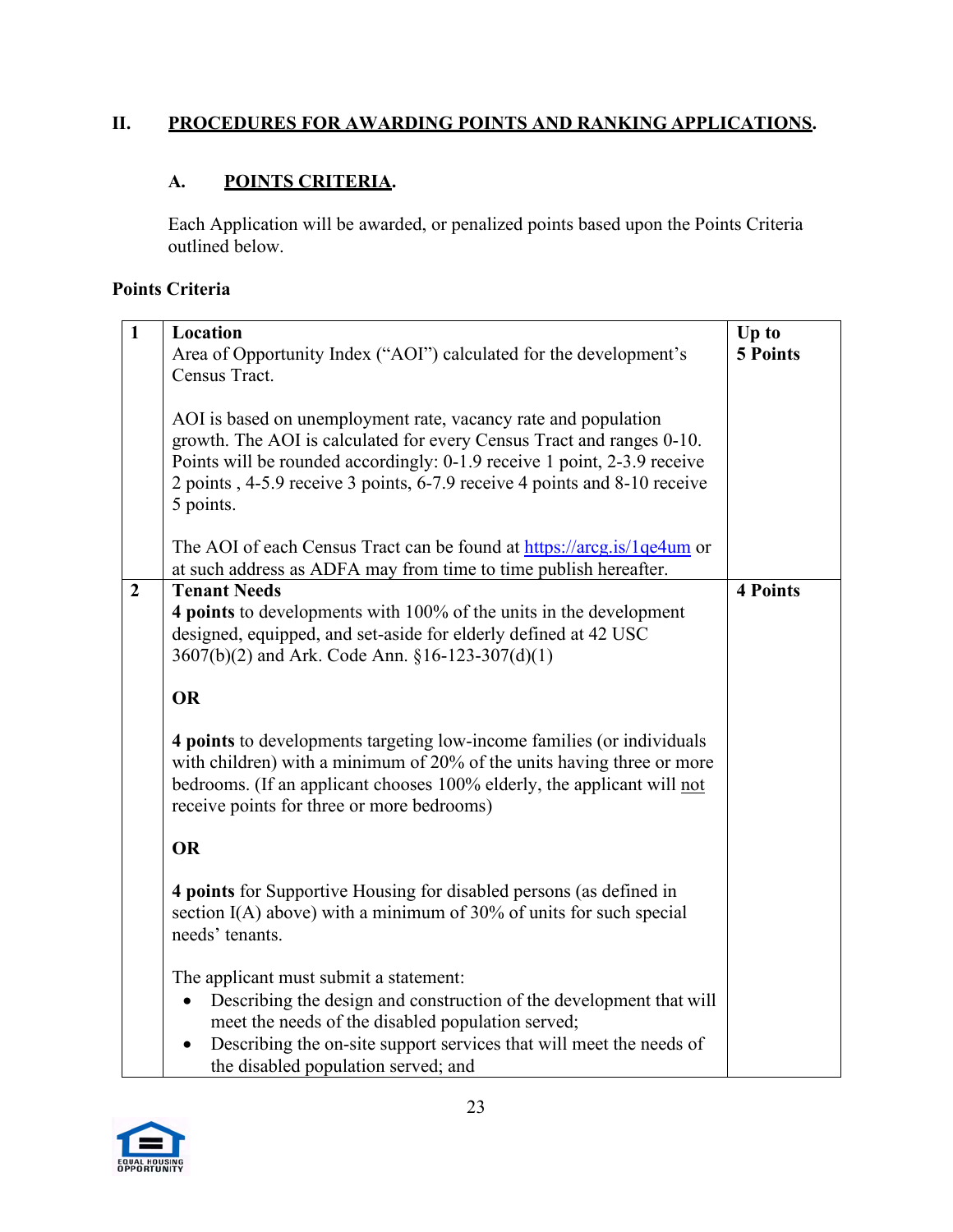|                         | Stating the supportive services will be optional to the disabled<br>$\bullet$  |                  |
|-------------------------|--------------------------------------------------------------------------------|------------------|
|                         | population served (see $26$ C.F.R. $\S1.42-11(b)$ ).                           |                  |
|                         |                                                                                |                  |
|                         | The proposed service provider must submit a statement describing:              |                  |
|                         | The disabled population to be served;                                          |                  |
|                         | The needs of the disabled population to be served; and                         |                  |
|                         |                                                                                |                  |
|                         | The service to be provided to the disabled population served,                  |                  |
| $\mathbf{3}$            | including the frequency of provision.<br><b>Rehabilitation Point Deduction</b> |                  |
|                         |                                                                                | Up to $-12$      |
|                         | Up to 12 Points deducted if the proposed development involves the              | <b>Points</b>    |
|                         | acquisition and/or rehabilitation of one or more buildings that were           |                  |
|                         | allocated LIHTC within 20 years or less from the date of the Application       |                  |
|                         | Deadline:                                                                      |                  |
|                         |                                                                                |                  |
|                         | Points deducted<br>Years since allocation                                      |                  |
|                         | <16<br>12                                                                      |                  |
|                         | 10<br>$16-17$                                                                  |                  |
|                         | $17 - 18$<br>8                                                                 |                  |
|                         | 6<br>18-19                                                                     |                  |
|                         | 19-20<br>$\overline{4}$                                                        |                  |
|                         |                                                                                |                  |
|                         | Notwithstanding any implication to the contrary, no LIHTC will be              |                  |
|                         | allowed for any building with respect to which the 15-year compliance          |                  |
|                         | period relating to the prior LIHTC allocation is ongoing on the date of        |                  |
|                         | the Application Deadline.                                                      |                  |
| $\overline{\mathbf{4}}$ | <b>Profit and Overhead</b>                                                     | Up to            |
|                         | 1 point for general requirements not exceeding 6% of construction hard         | <b>4 Points</b>  |
|                         | costs                                                                          |                  |
|                         | 1 point for contractor profit not exceeding 8% of construction hard costs      |                  |
|                         | plus general requirements                                                      |                  |
|                         | 1 point for contractor's overhead not exceeding 2% of construction hard        |                  |
|                         | costs plus general requirements                                                |                  |
|                         | <b>1 point</b> in addition for meeting all three of the above                  |                  |
| 5                       | <b>Historic Developments</b>                                                   | <b>4 Points</b>  |
|                         | 4 points for proposed development involving rehabilitation of structures       |                  |
|                         | that are individually listed in the National Register of Historic Places       |                  |
|                         |                                                                                |                  |
|                         | ("NRHP") or have been determined to contribute to a Registered                 |                  |
|                         | Historic District. The applicant must submit a letter dated within six (6)     |                  |
|                         | months from the date of the Application Deadline and must verify the           |                  |
|                         | structures are individually listed in the NRHP or have been determined         |                  |
|                         | to contribute to a Registered Historic District.                               |                  |
| 6                       | <b>Rental Rate Impact</b>                                                      | Up to            |
|                         | Up to 20 points for percentage advantage of net LIHTC rents below the          | <b>20 Points</b> |
|                         | allowable rents for a 60% AMI unit of comparable multifamily rental            |                  |
|                         | developments in the area.                                                      |                  |

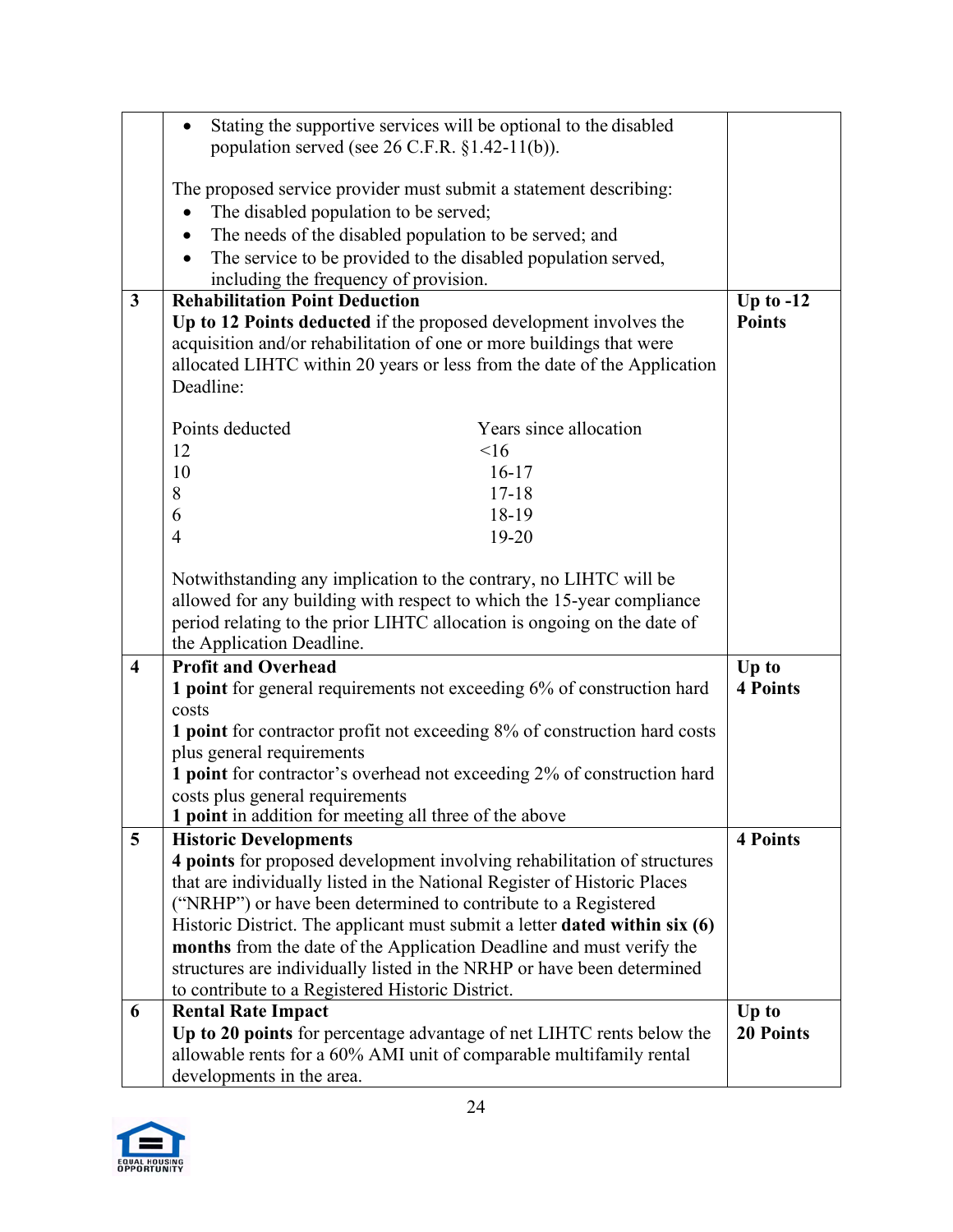|   | ADFA will calculate the percentage advantage by the average                     |                                                                            |           |
|---|---------------------------------------------------------------------------------|----------------------------------------------------------------------------|-----------|
|   |                                                                                 | percentage relative to the maximum allowable rents for a 60% AMI unit      |           |
|   | for each type of unit (i.e. one-bedroom units, two-bedroom units, etc.)         |                                                                            |           |
|   | using the following formula:                                                    |                                                                            |           |
|   |                                                                                 |                                                                            |           |
|   | Percentage Advantage = 1.000 (One) minus (Proposed LIHTC Rent /                 |                                                                            |           |
|   | 60% AMI Rent Limit)                                                             |                                                                            |           |
|   |                                                                                 |                                                                            |           |
|   |                                                                                 | ADFA will calculate the overall Percentage Advantage using a weighted      |           |
|   | average of the Percentage Advantage for each type of unit.                      |                                                                            |           |
|   | The range of points is:                                                         |                                                                            |           |
|   | Craighead, Garland, Saline                                                      | All other eligible counties                                                |           |
|   | 20 for 49.1% to 50.0%                                                           | 24.1% to 25%                                                               |           |
|   | 19 for 48.1% to 49.0%                                                           | 23.1% to 24%                                                               |           |
|   | 18 for 47.1% to 48.0%                                                           | 22.1% to 23%                                                               |           |
|   | 17 for 46.1% to 47.0%                                                           | 21.1% to 22%                                                               |           |
|   | 16 for 45.1% to $46.0\%$                                                        | $20.1\%$ to $21\%$                                                         |           |
|   | 15 for 44.1% to 45.0%                                                           | 19.1% to 20%                                                               |           |
|   | 14 for 43.1% to 44.0%                                                           | 18.1% to 19%                                                               |           |
|   | 13 for 42.1% to 43.0%                                                           | $17.1\%$ to $18\%$                                                         |           |
|   | 12 for 41.1% to 42.0%                                                           | 16.1% to 17%                                                               |           |
|   | 11 for 40.1% to $41.0\%$                                                        | 15.1% to 16%                                                               |           |
|   | 10 for 39.1% to 40.0%                                                           | 14.1% to $15%$                                                             |           |
|   | 9 for 38.1% to 39.0%                                                            | 13.1% to 14%                                                               |           |
|   | 8 for 37.1% to 38.0%                                                            | 12.1% to 13%                                                               |           |
|   | 7 for 36.1% to 37.0%                                                            | 11.1% to $12%$                                                             |           |
|   | 6 for 35.1% to 36.0%                                                            | 10.1% to $11%$                                                             |           |
|   | 5 for 34.1% to 35.0%                                                            | 9.1% to 10%                                                                |           |
|   | 4 for 33.1% to 34.0%                                                            | 8.1% to 9%                                                                 |           |
|   | 3 for 32.1% to 33.0%                                                            | 7.1% to $8\%$                                                              |           |
|   | 2 for 31.1% to 32.0%                                                            | 6.1% to 7%                                                                 |           |
|   | 1 for 30.1% to 31.0%                                                            | 5.1% to $6\%$                                                              |           |
| 7 | <b>Site Selection</b>                                                           |                                                                            | Up to     |
|   | The site location will be evaluated for accessibility and proximity to          |                                                                            | 24 Points |
|   | services appropriate to the type of housing proposed and residential            |                                                                            |           |
|   | character of the surrounding area.                                              |                                                                            |           |
|   |                                                                                 |                                                                            |           |
|   |                                                                                 | The Application shall identify the name, driving directions, and distance  |           |
|   | from the development to the site amenities listed below.                        |                                                                            |           |
|   |                                                                                 |                                                                            |           |
|   | <b>3 points</b> for the following site amenities located within three (3) miles |                                                                            |           |
|   |                                                                                 | of the site. Site amenities must be appropriate for the population served. |           |
|   | Distances will be measured by the shortest available driving distance           |                                                                            |           |
|   | from the development's address to the applicable address of the site            |                                                                            |           |

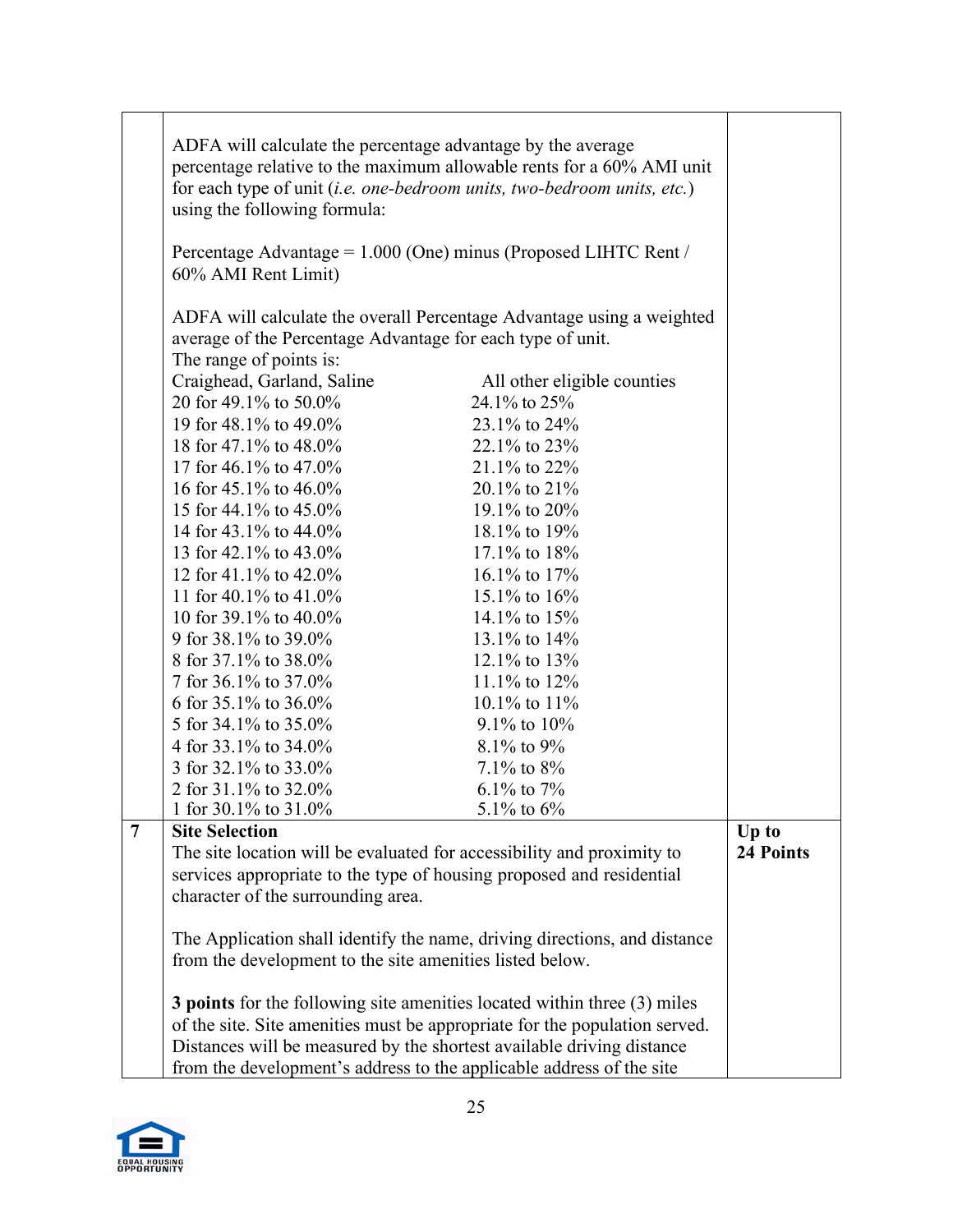amenity as calculated by Google Maps. Points will only be given for the site amenities listed below: a. Grocery store or supermarket; b. Pharmacy or drug store; c. School, daycare or education center (*cannot be awarded if 100% elderly only property*); d. Public park or Green Space (does not include school grounds); e. Book lending public library; f. Daily operated senior center or facility offering daily services for seniors (*can be awarded only if 100% elderly property*); g. Hospital, health clinic, or medical doctor's office (medical doctor's office must have a general practitioner.); h. Public transportation; and i. Access to Pedestrian Trails. Site amenities presented for scoring shall be referenced in the Market Study map. All site amenities presented for scoring must list a contact

person and a verifiable phone number in the Application.

**3 points** if at least four residential units are within 0.5 miles of the site boundary and occupied as of the application deadline.

Note: While it is possible for a given application to satisfy eight of the nine items listed above as a. through i., and the "residential units within 0.5 miles" item immediately above, the maximum number of points that will be awarded in this "Site Selection" category is 24.

Points will be **deducted** for site selection. There is **not a limit** on the total number of points that can be deducted.

**3 points** will be deducted if incompatible uses are adjacent to the site (adjacent is defined as nearby, but not necessarily touching).

**2 Points** will be deducted if incompatible uses are within 0.3 miles (approximately 500 yards) of the site. Distances are measured by lineal distance or "as the crow flies." The following list of incompatible uses is not exclusive:

- a. Junk Yard, Public Dump, or Solid Waste Disposal;
- b. Pig Farm or Chicken Farm;
- c. Prison or Jail; and
- d. Airport.

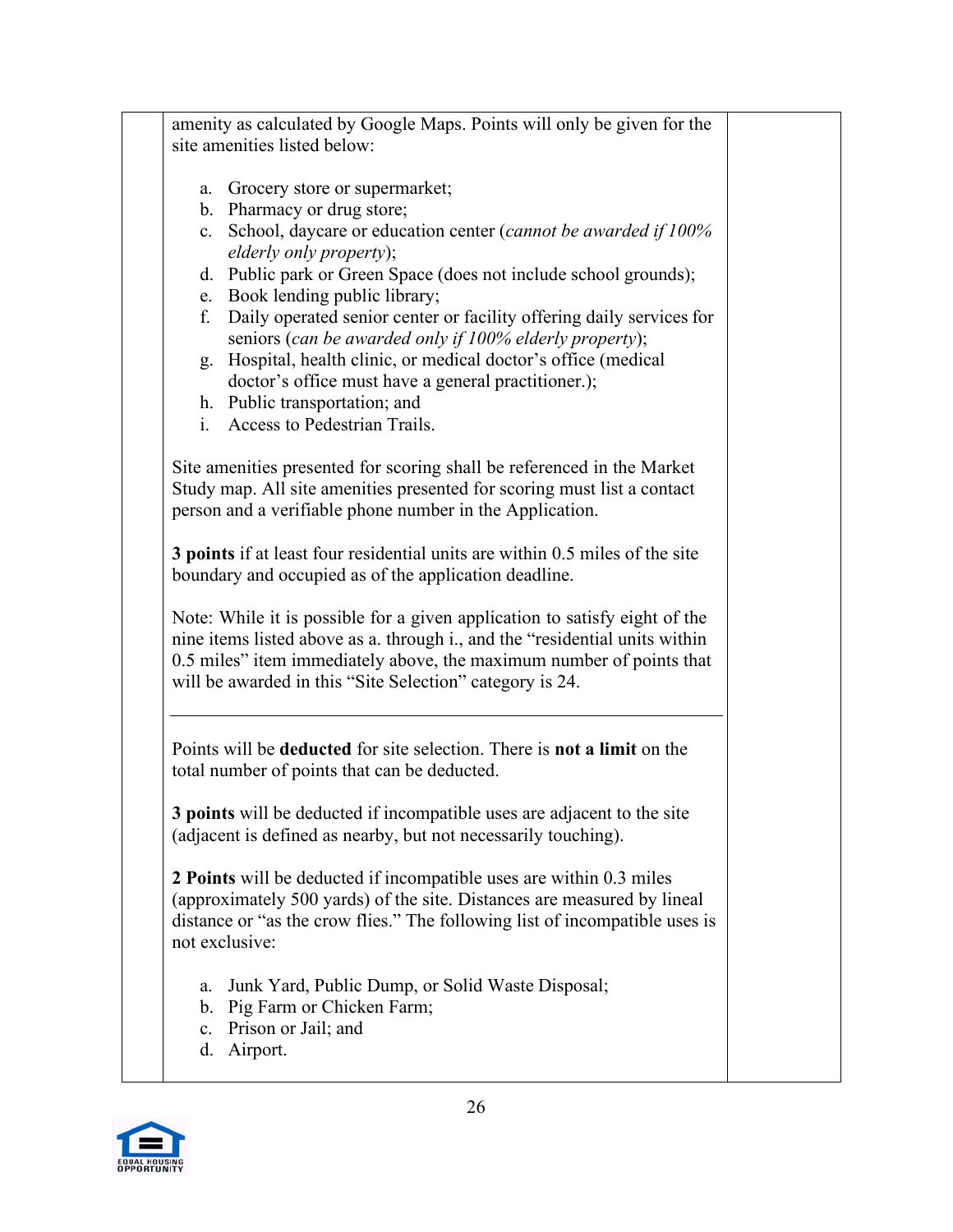|    | Scoring considerations will also include, among other things, site<br>suitability regarding topography (grade, low-lying area, flood plain, or<br>wetlands).                                                                                                                                                                                                                                                                                                                                                                                                                                                                                                                                                                                                                                                                                                                                                       |                           |
|----|--------------------------------------------------------------------------------------------------------------------------------------------------------------------------------------------------------------------------------------------------------------------------------------------------------------------------------------------------------------------------------------------------------------------------------------------------------------------------------------------------------------------------------------------------------------------------------------------------------------------------------------------------------------------------------------------------------------------------------------------------------------------------------------------------------------------------------------------------------------------------------------------------------------------|---------------------------|
| 8  | <b>Total Development Costs Per Unit</b><br>An application will receive the scores below based on the entirety of<br>uses listed divided by the number of units (including for employees).<br>15 points for $\leq$ \$150,000<br>13 points for \$150,000 to \$159,999<br>10 points for \$160,000 to \$169,999<br>8 points for \$170,000 to \$179,999<br>6 points for \$180,000 to \$189,999<br>3 points for \$190,000 to \$199,999<br>0 points for $> $200,000$                                                                                                                                                                                                                                                                                                                                                                                                                                                      | Up to<br><b>15 Points</b> |
| 9  | <b>Serves Lowest Income Group Possible</b><br>7 points for developments with units dedicated to serve households<br>whose incomes are 30% or less of the area median income. Rents must<br>be restricted accordingly. The number of units must be at least 5% of the<br>total number of residential rental units in the development.<br>Applications for developments that will receive or do receive and is<br>anticipated to continue to receive, project based rental assistance for<br>more than 75% of units are not eligible for these points. These units<br>cannot be used to satisfy low HOME or National Housing Trust Fund<br>affordability requirements.<br>The applicant must submit a signed statement with the Application<br>stating the number of units to be set-aside for the extremely low-income<br>tenants and such set-aside must be evidenced in the rent schedules of the<br>Application. | <b>7 Points</b>           |
| 10 | 4 Points for a signed statement which indicates the number of years the<br>period of affordability will be extended. To receive points, the period of<br>affordability must be at minimum 35 years.<br><b>OR</b><br>4 Points for eventual tenant ownership pursuant to 26 U.S.C. $\S$ 42(i)(7).<br>The applicant must submit the proposed right of first refusal contract to<br>be offered for eventual tenant ownership.                                                                                                                                                                                                                                                                                                                                                                                                                                                                                          | Up to<br><b>4 Points</b>  |

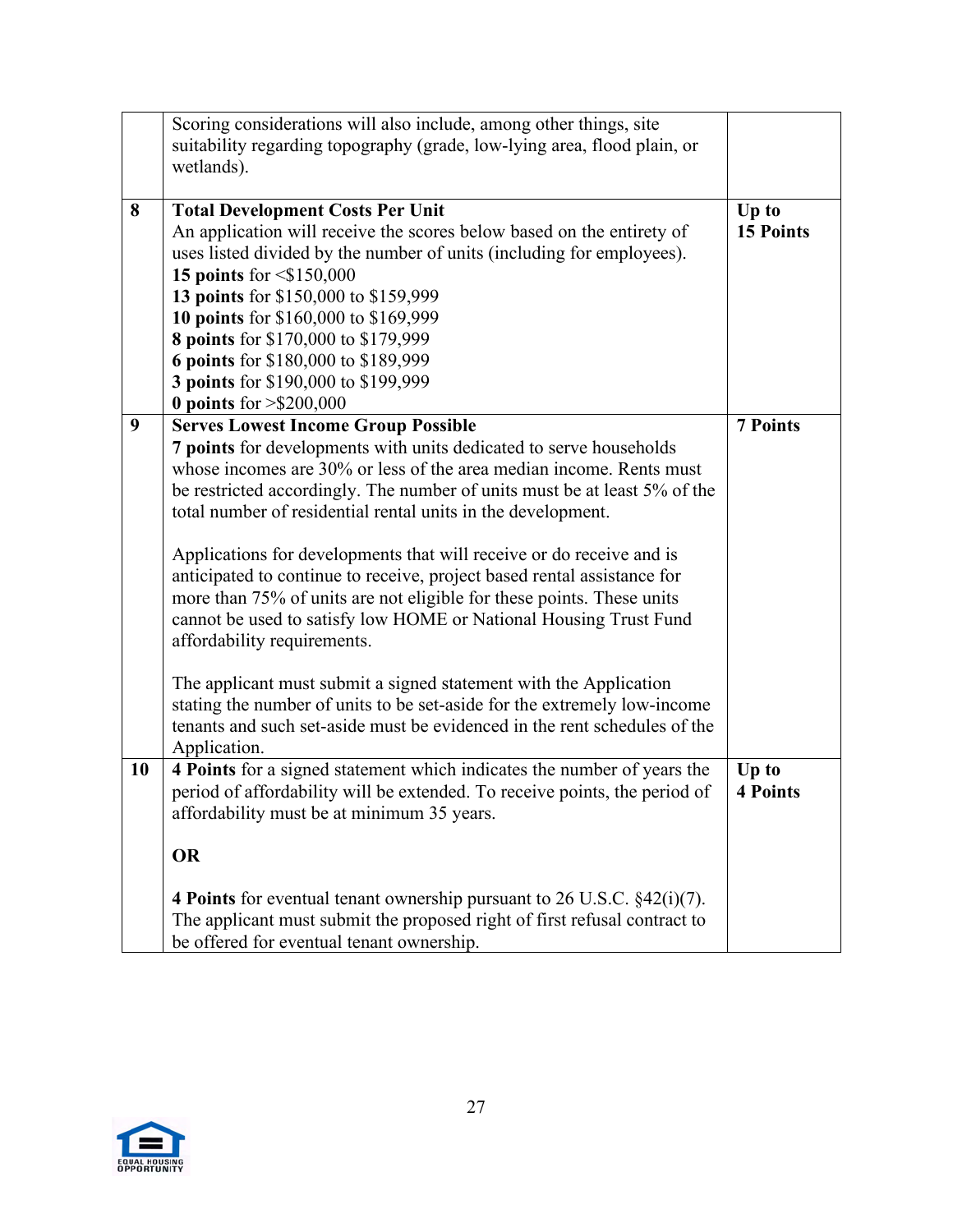| 11 | <b>Community Revitalization Plan</b>                                                                                                                                                                                                                                                                                                                                                                                                                                                                                                                                                                                                                      | <b>4 Points</b> |
|----|-----------------------------------------------------------------------------------------------------------------------------------------------------------------------------------------------------------------------------------------------------------------------------------------------------------------------------------------------------------------------------------------------------------------------------------------------------------------------------------------------------------------------------------------------------------------------------------------------------------------------------------------------------------|-----------------|
|    | 4 points are available to a development that is located in a Qualified                                                                                                                                                                                                                                                                                                                                                                                                                                                                                                                                                                                    |                 |
|    | Census Tract if it contributes to a concerted community revitalization                                                                                                                                                                                                                                                                                                                                                                                                                                                                                                                                                                                    |                 |
|    | plan.                                                                                                                                                                                                                                                                                                                                                                                                                                                                                                                                                                                                                                                     |                 |
|    |                                                                                                                                                                                                                                                                                                                                                                                                                                                                                                                                                                                                                                                           |                 |
|    | The applicant must submit with its Application a copy of the Community                                                                                                                                                                                                                                                                                                                                                                                                                                                                                                                                                                                    |                 |
|    | Revitalization Plan approved by the appropriate planning authority and                                                                                                                                                                                                                                                                                                                                                                                                                                                                                                                                                                                    |                 |
|    | such Plan must specifically address a need for affordable housing. Please                                                                                                                                                                                                                                                                                                                                                                                                                                                                                                                                                                                 |                 |
|    | highlight specific sections of the Revitalization Plan that reference                                                                                                                                                                                                                                                                                                                                                                                                                                                                                                                                                                                     |                 |
|    |                                                                                                                                                                                                                                                                                                                                                                                                                                                                                                                                                                                                                                                           |                 |
|    | affordable housing.                                                                                                                                                                                                                                                                                                                                                                                                                                                                                                                                                                                                                                       |                 |
| 12 | <b>Past Performance Point Deduction</b>                                                                                                                                                                                                                                                                                                                                                                                                                                                                                                                                                                                                                   | Up to           |
|    | ADFA will reduce an Application's score up to but no more than                                                                                                                                                                                                                                                                                                                                                                                                                                                                                                                                                                                            | -25 Points      |
|    | twenty-five (25) points if the applicant, developer or application                                                                                                                                                                                                                                                                                                                                                                                                                                                                                                                                                                                        |                 |
|    | preparer failed to meet program or ADFA requirements on a prior                                                                                                                                                                                                                                                                                                                                                                                                                                                                                                                                                                                           |                 |
|    | ADFA development. These points will be assessed and evaluated on a                                                                                                                                                                                                                                                                                                                                                                                                                                                                                                                                                                                        |                 |
|    | round-by-round basis, and applicants will be notified at Scoring                                                                                                                                                                                                                                                                                                                                                                                                                                                                                                                                                                                          |                 |
|    | Notification Period when a situation necessitating the assessment of                                                                                                                                                                                                                                                                                                                                                                                                                                                                                                                                                                                      |                 |
|    | these points occurs.                                                                                                                                                                                                                                                                                                                                                                                                                                                                                                                                                                                                                                      |                 |
|    |                                                                                                                                                                                                                                                                                                                                                                                                                                                                                                                                                                                                                                                           |                 |
|    | <b>Some examples</b> that will result in point reduction include:                                                                                                                                                                                                                                                                                                                                                                                                                                                                                                                                                                                         |                 |
|    | Failure to follow through with representations made at the time<br>a.                                                                                                                                                                                                                                                                                                                                                                                                                                                                                                                                                                                     |                 |
|    | of Application on previous developments where points were                                                                                                                                                                                                                                                                                                                                                                                                                                                                                                                                                                                                 |                 |
|    | awarded that resulted in the project being funded;                                                                                                                                                                                                                                                                                                                                                                                                                                                                                                                                                                                                        |                 |
|    | b. Repeated and documented poor response or slow response in                                                                                                                                                                                                                                                                                                                                                                                                                                                                                                                                                                                              |                 |
|    |                                                                                                                                                                                                                                                                                                                                                                                                                                                                                                                                                                                                                                                           |                 |
|    | providing follow-up documentation or clarification requests                                                                                                                                                                                                                                                                                                                                                                                                                                                                                                                                                                                               |                 |
|    | made by ADFA staff;                                                                                                                                                                                                                                                                                                                                                                                                                                                                                                                                                                                                                                       |                 |
|    | Failure to meet one or multiple deadlines on previous<br>c.                                                                                                                                                                                                                                                                                                                                                                                                                                                                                                                                                                                               |                 |
|    | developments - including Form 8609/Cost Certification                                                                                                                                                                                                                                                                                                                                                                                                                                                                                                                                                                                                     |                 |
|    |                                                                                                                                                                                                                                                                                                                                                                                                                                                                                                                                                                                                                                                           |                 |
|    |                                                                                                                                                                                                                                                                                                                                                                                                                                                                                                                                                                                                                                                           |                 |
|    |                                                                                                                                                                                                                                                                                                                                                                                                                                                                                                                                                                                                                                                           |                 |
|    |                                                                                                                                                                                                                                                                                                                                                                                                                                                                                                                                                                                                                                                           |                 |
|    |                                                                                                                                                                                                                                                                                                                                                                                                                                                                                                                                                                                                                                                           |                 |
|    | monthly basis during construction.                                                                                                                                                                                                                                                                                                                                                                                                                                                                                                                                                                                                                        |                 |
|    |                                                                                                                                                                                                                                                                                                                                                                                                                                                                                                                                                                                                                                                           |                 |
| 13 | <b>Non-Compliance Point Deduction</b>                                                                                                                                                                                                                                                                                                                                                                                                                                                                                                                                                                                                                     | Up to           |
|    | ADFA will <b>reduce</b> an Application's score up to but no more than                                                                                                                                                                                                                                                                                                                                                                                                                                                                                                                                                                                     | -20 Points      |
|    | twenty (20) points for the calculated Non-Compliance Percentage for                                                                                                                                                                                                                                                                                                                                                                                                                                                                                                                                                                                       |                 |
|    |                                                                                                                                                                                                                                                                                                                                                                                                                                                                                                                                                                                                                                                           |                 |
|    |                                                                                                                                                                                                                                                                                                                                                                                                                                                                                                                                                                                                                                                           |                 |
|    |                                                                                                                                                                                                                                                                                                                                                                                                                                                                                                                                                                                                                                                           |                 |
|    |                                                                                                                                                                                                                                                                                                                                                                                                                                                                                                                                                                                                                                                           |                 |
|    |                                                                                                                                                                                                                                                                                                                                                                                                                                                                                                                                                                                                                                                           |                 |
|    |                                                                                                                                                                                                                                                                                                                                                                                                                                                                                                                                                                                                                                                           |                 |
|    |                                                                                                                                                                                                                                                                                                                                                                                                                                                                                                                                                                                                                                                           |                 |
|    | Packages;<br>d. Failure to submit Final Cost Certification with Total<br>Development Costs at or below the amount represented in the<br>awarded application; and<br>e. Failure to submit inspection reports and draw requests on<br>each Application. The Non-Compliance Percentage shall be based upon<br>any history of non-compliance of existing or past LIHTC developments<br>of which the following parties were or are part of the Development Team<br>or otherwise involved in the operation of the development as determined<br>by ADFA:<br>Members, partners or shareholders of the applicant;<br>a.<br>General Partner of the applicant;<br>b. |                 |

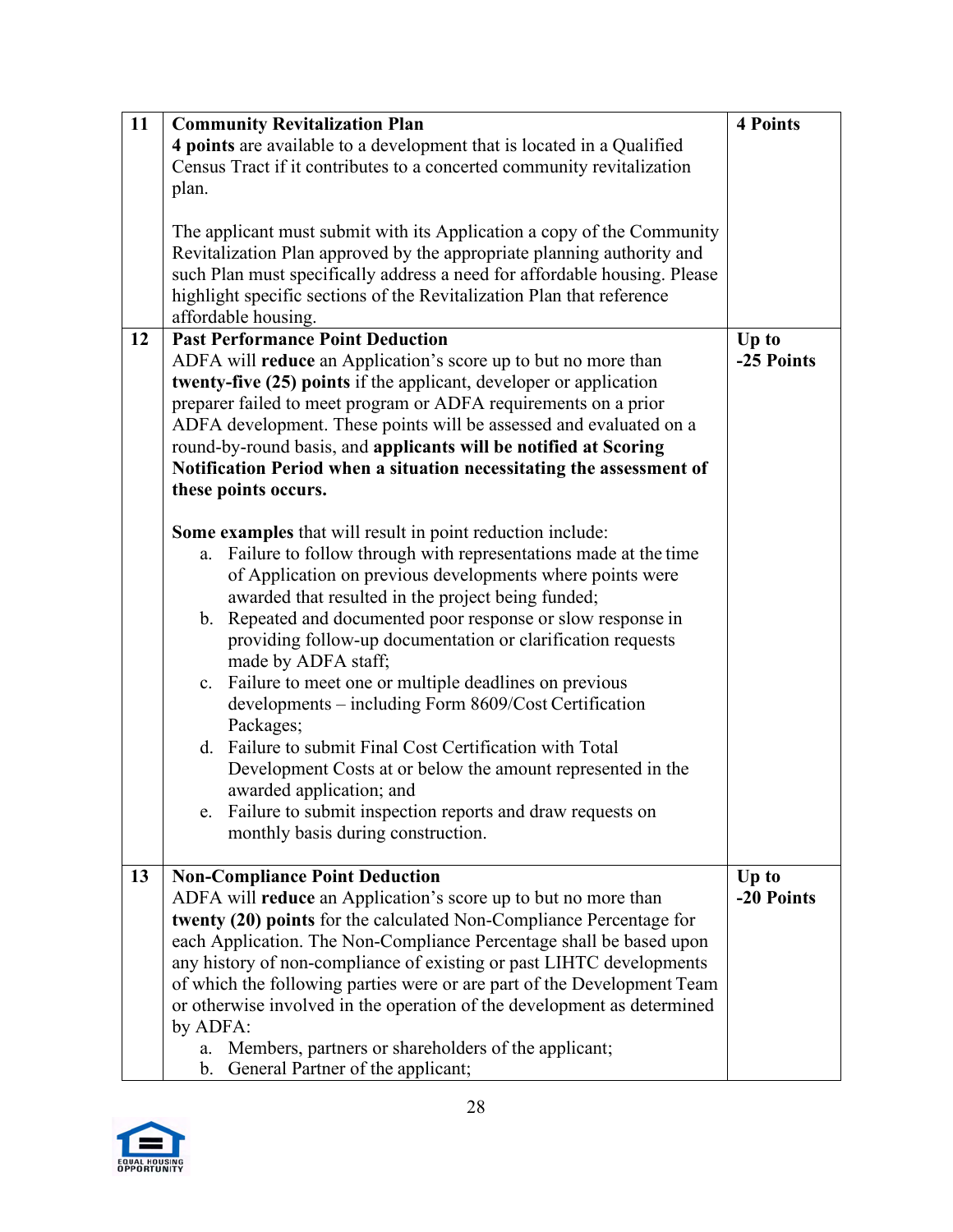| c. Members, partners, or shareholders of the General Partner of the<br>applicant; or                                                                                                                                                                                                                                                                                                                                                                                                                                                                                              |  |
|-----------------------------------------------------------------------------------------------------------------------------------------------------------------------------------------------------------------------------------------------------------------------------------------------------------------------------------------------------------------------------------------------------------------------------------------------------------------------------------------------------------------------------------------------------------------------------------|--|
| d. Members, partners, or shareholders of members of the applicant.                                                                                                                                                                                                                                                                                                                                                                                                                                                                                                                |  |
| If the applicant or management company has not previously participated<br>in ADFA's LIHTC Program, the applicant and/or management company<br>must request a report from any other housing finance agency where the<br>applicant, management company, or any related entity has previous<br>LIHTC experience that lists each instance issuance of IRS Form 8823,<br>any report of non-compliance and UPCS inspection standards within the<br>last three $(3)$ years.                                                                                                              |  |
| The Non-Compliance Percentage is calculated during the Review and<br>Response Period and evidenced by issuance of IRS Form 8823, Report<br>of Non-Compliance, and UPCS inspection standards. The Non-<br>Compliance Percentage is the percentage of non-compliant units over<br>total units reviewed. The Non-Compliance Percentage of all ADFA<br>properties reviewed within a 3-year period of time will be averaged and<br>given an average Non-Compliance Percentage. Owners are subject to<br>point deductions based on the average Non-Compliance Percentage as<br>follows: |  |
| <b>Average Non-Compliance Percentage Negative Points</b><br>51% or more<br>20                                                                                                                                                                                                                                                                                                                                                                                                                                                                                                     |  |
| $41 - 50%$<br>15                                                                                                                                                                                                                                                                                                                                                                                                                                                                                                                                                                  |  |
| 31-40%<br>10                                                                                                                                                                                                                                                                                                                                                                                                                                                                                                                                                                      |  |
| 16-30%<br>5                                                                                                                                                                                                                                                                                                                                                                                                                                                                                                                                                                       |  |
| $0 - 15$<br>$\boldsymbol{0}$                                                                                                                                                                                                                                                                                                                                                                                                                                                                                                                                                      |  |
|                                                                                                                                                                                                                                                                                                                                                                                                                                                                                                                                                                                   |  |

#### **Total Points Possible:**

### **B. RANKING AND AWARD DETERMINATION.**

ADFA will rank each Application according to the score awarded. In the event there is a tie in scoring for two or more Applications, the following are tie-breaker criteria ADFA would likely use, but not exclusively of others:

- 1. maximum number of affordable rental units produced; or
- 2. the Application which requested the least amount of LIHTCs per-unit; or
- 3. the Application that has the least amount of aggregate participation by any one owner or development team member. Aggregate participation is defined as the total of all Applications recommended for funding in the current round; or
- 4. equitable geographic distribution of awarded LIHTCs.

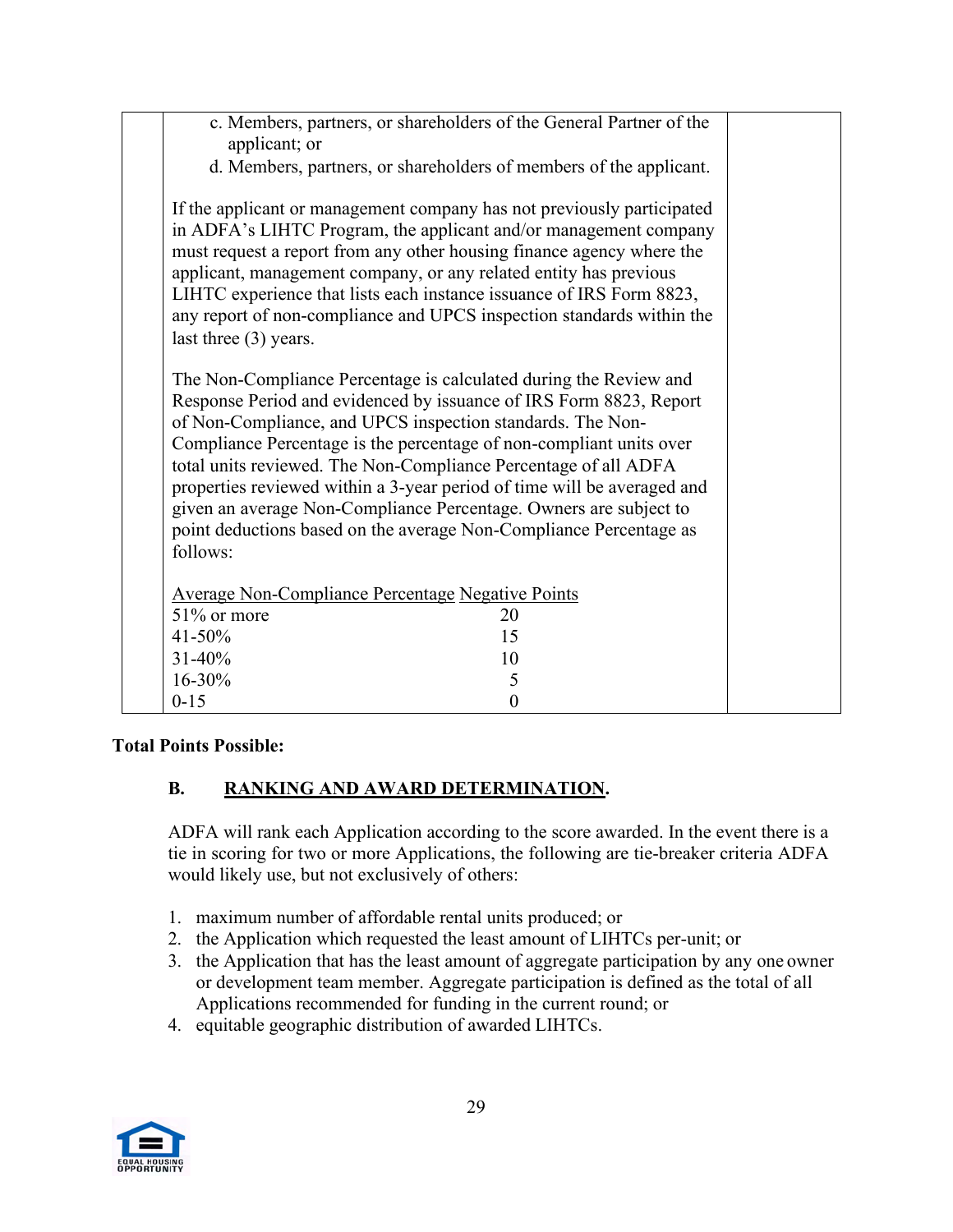ADFA may disapprove any Application for an allocation of LIHTCs, regardless of the ranking under the priorities and point ranking outlined above.

## **III. EQUAL OPPORTUNITY.**

ADFA requires that occupancy of all housing financed or otherwise assisted by ADFA be open to all persons regardless of race, color, religion, sex, handicap, familial status, or national origin. Contractors and subcontractors engaged in the construction or rehabilitation of such housing must provide equal opportunity for employment without discrimination as to race, color, religion, sex, handicap, familial status, or national origin.

# **IV. ADFA FEES.**

All fees are non-refundable. ADFA will not refund overpayments. ADFA may modify the fees stated herein by publication of such modifications, without formal amendment of this QAP.

# **A. APPLICATION FEE.**

Applications will include the fees (determined from the list below) in the form of a check payable to the Arkansas Development Finance Authority.

## **Competitive Applications**

1.0% of requested annual amount of LIHTCs

## **Bond Applications**

\$10,000 per development site

# **B. RESERVATION FEE.**

A reservation fee of \$150.00 per low-income unit will be required to secure the reservation of LIHTCs.

# **C. ISSUANCE OF IRS FORM 8609 FEE.**

A fee equal to \$150.00 per low-income unit will be required at the time the owner submits the final development cost certification requesting issuance of IRS Form 8609(s).

# **D. MONITORING FEE.**

A monitoring fee equal to ten percent (10%) of the total annual LIHTC allocation will be required at the time the owner submits the final development cost certification requesting issuance of IRS Forms 8609(s).

# **V. FINANCING WITH TAX-EXEMPT BONDS AND LIHTCS.**

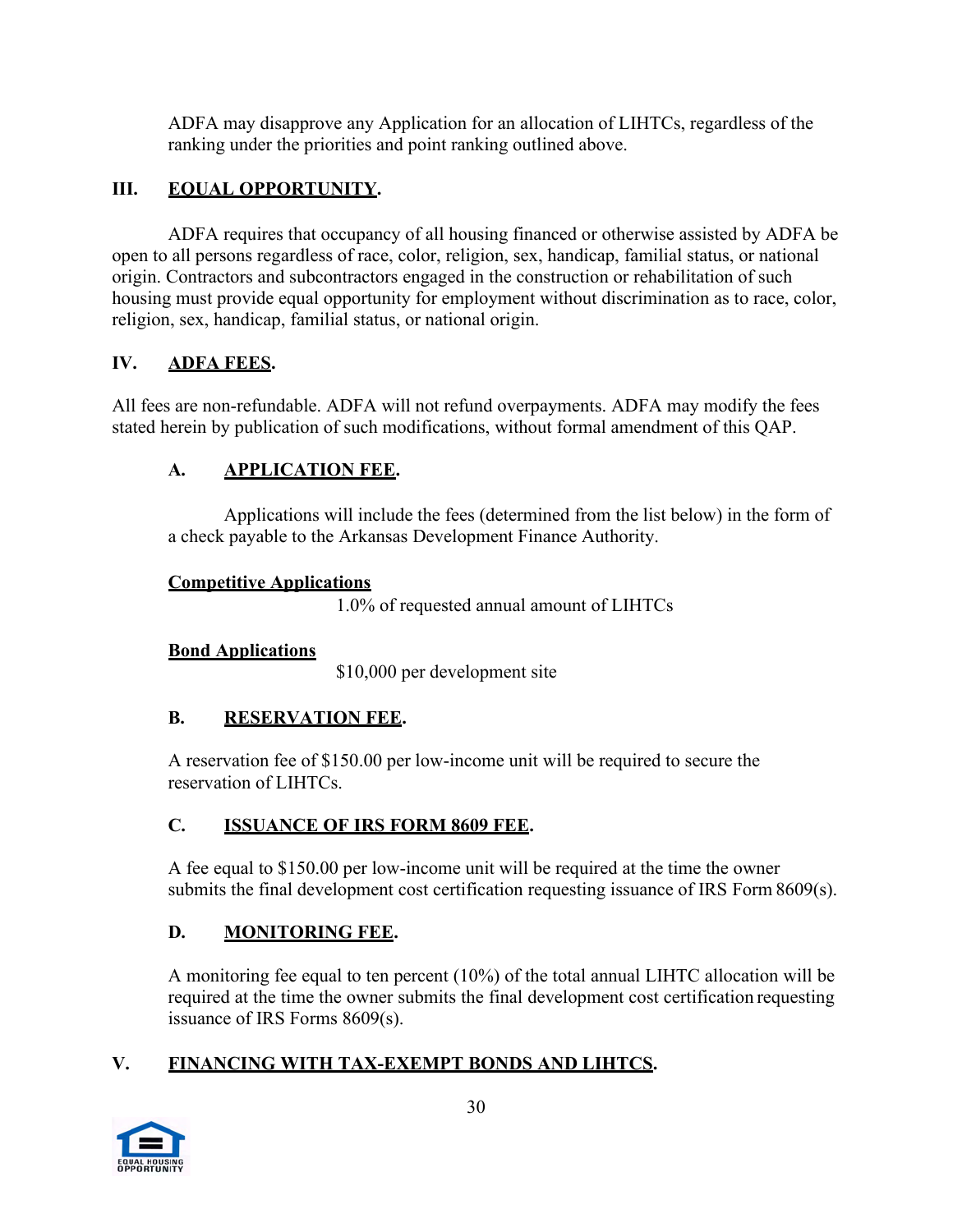Developments financed with tax-exempt bonds must apply to receive LIHTCs not allocated as part of the State's annual LIHTC ceiling, and meet all applicable requirements, of the QAP.

In addition, each development financed with tax-exempt bonds must comply with ADFA's Guidelines for Reserving Volume Cap for Tax-Exempt Private Activity Bonds for Residential Rental Housing and ADFA's Rules and Regulations Implementing the Law on the Allocation of the State Volume Cap for Private Activity Bonds Pursuant to Act 1004 of 2001 in effect at the time of the filing of the Application.

CERTIFICATION MUST BE TURNED IN WITH APPLICATION.

CERTIFICATION ON FOLLOWING PAGE